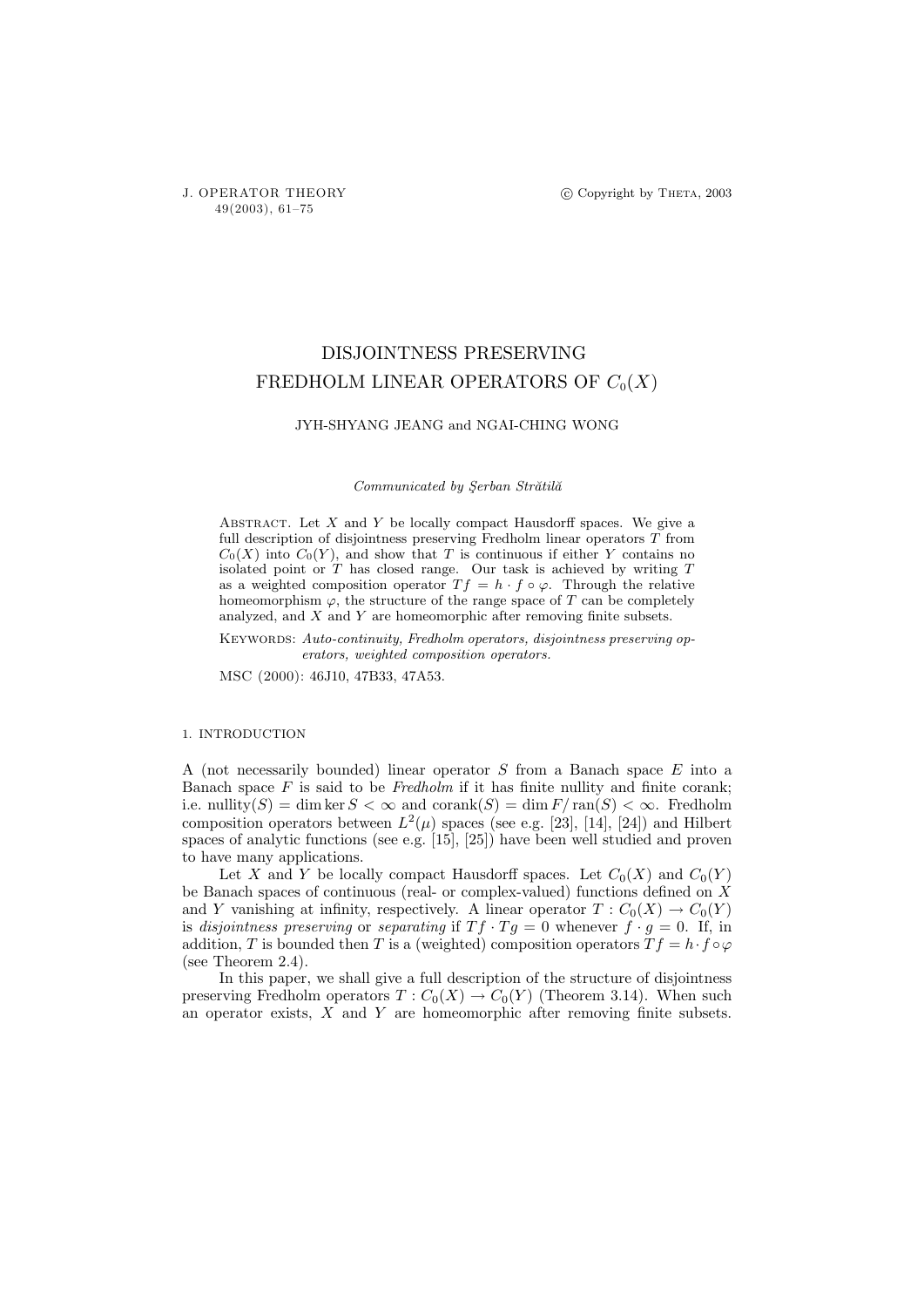Moreover,  $T$  is bounded if either  $Y$  contains no isolated point or  $T$  has closed range. These extend the well-known fact that if  $T$  is bijective then  $X$  and  $Y$ are homeomorphic and T is automatically bounded (see [19], [11], [20]). As an application, the information about the range space of  $T$ , a finite co-dimensional subspace of  $C_0(Y)$ , given in Theorem 3.14 is utilized to give a Gleason-Kahane-Zelazko type result (Corollary 4.2). Finally, we remark that our results are very useful in the investigation of shift operators on continuous function spaces [7], [21], which is a subject attracts increasing interests from researchers recently (see e.g. [8], [17], [13], [9], [16], [26], [4]).

## 2. PRELIMINARIES

Let  $X_{\infty}$  (respectively  $Y_{\infty}$ ) be the one-point compactification  $X \cup {\infty}$  (respectively  $Y \cup \{\infty\}$  of a locally compact Hausdorff space X (respectively Y). We note that  $\infty$  is an isolated point in  $X_{\infty}$  if and only if X is compact. For each y in Y, let  $\delta_y$  denote the point evaluation at y, that is,  $\delta_y$  is the linear functional of  $C_0(Y)$ defined by  $\delta_y(g) = g(y)$ .

We begin with the following two elementary observations. The first of them enables us to assume freely that the underlying field  $\mathbb K$  is the complex scalars  $\mathbb C$ , while the second suggests us a way to look into the problem of automatic continuity of a linear operator between  $C_0(X)$  spaces.

LEMMA 2.1. Let  $T_r$  be a real linear operator from the real Banach space  $C_0(X,\mathbb{R})$  into  $C_0(Y,\mathbb{R})$ . Let  $T_c: C_0(X,\mathbb{C}) \to C_0(Y,\mathbb{C})$  be the complexification of  $T_{\rm r}$  defined by

$$
T_{\rm c}(f_1 + {\rm i}f_2) = T_{\rm r}f_1 + {\rm i}T_{\rm r}f_2, \quad f_1, f_2 \in C_0(X, \mathbb{R}).
$$

Then, we have:

- (i)  $T_r$  is bounded if and only if  $T_c$  is bounded;
- (ii)  $T_r$  has closed range if and only if  $T_c$  has closed range:
- (iii) nullity( $T_r$ ) = nullity( $T_c$ ) and corank( $T_r$ ) = corank( $T_c$ );
- (iv)  $T_r$  is disjointness preserving if and only if  $T_c$  is disjointness preserving.

Proof. Most of the arguments are straightforward. We just mention that if  $f = f_1 + if_2, g = g_1 + ig_2$  with  $f_1, f_2, g_1$  and  $g_2$  in  $C_0(X, \mathbb{R})$  then  $f \cdot g = 0$  is equivalent to  $f_j \cdot g_k = 0$  for  $j, k = 1, 2$ .

LEMMA 2.2. Let T be a linear operator from  $C_0(X)$  into  $C_0(Y)$ . Then T is bounded if and only if  $\delta_y \circ T$  is bounded for all y in Y.

Proof. It is an easy consequence of the Uniform Boundedness Principle. Alternatively, one can make use of the Closed Graph Theorem.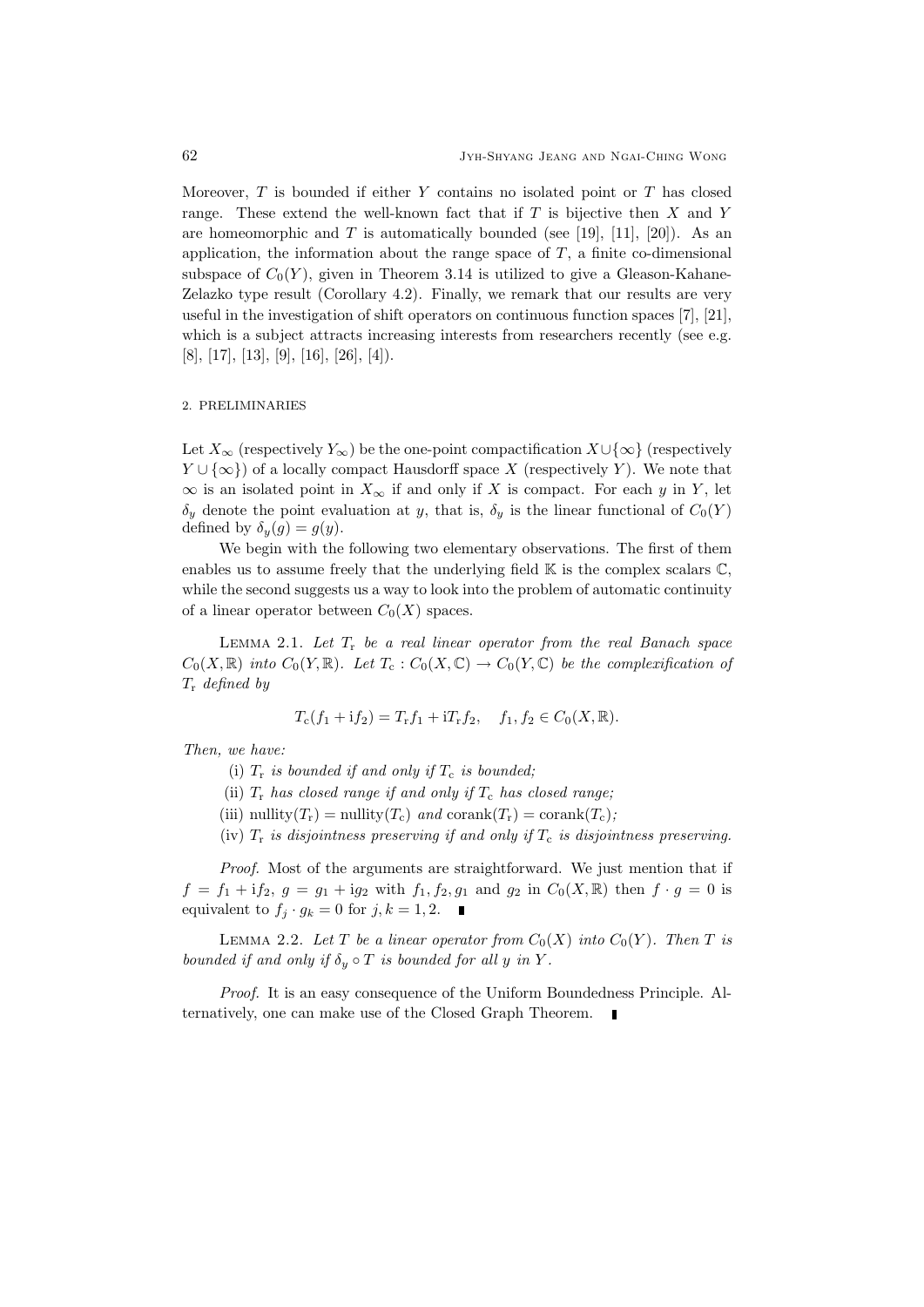DEFINITION 2.3. In view of Lemma 2.2, we divide  $Y$  into three disjoint parts, the nullity part  $Y_0$ , the continuous part  $Y_c$  and the discontinuous part  $Y_d$ , where

$$
Y_0 = \{ y \in Y : \delta_y \circ T \equiv 0 \},
$$
  

$$
Y_c = \{ y \in Y : \delta_y \circ T \text{ is nonzero and continuous} \}
$$

and

$$
Y_{\mathbf{d}} = \{ y \in Y : \delta_y \circ T \text{ is discontinuous} \}.
$$

Accordingly, T is bounded if and only if  $Y_d = \emptyset$ .

THEOREM 2.4.  $([19], [20]; \text{ see also } [1], [10])$  Let T be a disjointness preserving linear operator from  $C_0(X)$  into  $C_0(Y)$ . Then:

(i)  $Y_0$  is closed and  $Y_d$  is open;

(ii) a unique continuous map  $\varphi$  from  $Y_c \cup Y_d$  into  $X_\infty$  exists such that

$$
\varphi(y) \notin \text{supp}(f) \Rightarrow T(f)(y) = 0, \quad \forall f \in C_0(X);
$$

(iii)  $\varphi(Y_c) \subseteq X$  and  $\varphi(Y_d)$  is a finite set of non-isolated points;

(iv) a unique continuous non-vanishing scalar function h on  $Y_c$  exists such that

$$
Tf_{|Y_c} = h \cdot f \circ \varphi, \quad Tf_{|Y_0} \equiv 0.
$$

Theorem 2.4 can be improved if  $T$  is also Fredholm. Notations in Theorem 2.4 will be used throughout this paper. Recall that a bounded linear operator  $T$  from a Banach space E into a Banach space F is called an *injection* if there is an  $r > 0$ such that  $||Tx|| \ge r||x||$ . It follows from the Open Mapping Theorem that T is an injection if and only if  $T$  is injective and has closed range. See [2] for more information.

LEMMA 2.5. Let  $Tf(y) = h(y)f(\varphi(y))$  be a weighted composition operator from  $C_0(X)$  into  $C_0(Y)$ . Here, h is a continuous non-vanishing scalar-valued function on Y and  $\varphi$  is a continuous map from Y into X. Then T is continuous. If, in addition,  $T$  has closed range then there exist positive constants  $r$  and  $R$  such that

(2.1) 
$$
0 < r \leqslant \sup_{y \in \varphi^{-1}(\{x\})} |h(y)| \leqslant R \quad \text{for all } x \text{ in } \varphi(Y).
$$

*Proof.* Since  $\delta_y \circ T = h(y) \cdot \delta_{\varphi(y)}$  for all y in Y, it follows from Lemma 2.2 that  $T$  is continuous. Moreover, if  $T$  is injective and has closed range then  $T$  is an injection. So there are constants  $r, R > 0$  such that  $r||f|| \leq ||Tf|| \leq R||f||$ . It is obvious that  $y \in \varphi^{-1}(\{x\})$  $|h(y)| \le R$  for all x in  $\varphi(Y)$ . On the other hand, for each  $x_0$ in  $\varphi(Y)$  let U and V be open neighborhoods of  $x_0$  with  $U \subseteq V$ . Let  $0 \leq \overline{f_{UV}} \leq 1$  in

 $C_0(X)$  satisfy the conditions that  $f_{UV|U} = 1 = ||f_{UV}||$ , and  $f_{UV}(x) = 0$  if  $x \notin V$ . Then

$$
r = r||f_{UV}|| \le ||Tf_{UV}|| = \sup_{y \in Y} |Tf_{UV}(y)| = \sup_{y \in Y} |h(y)f_{UV}(\varphi(y))| \le \sup_{y \in \varphi^{-1}(V)} |h(y)|.
$$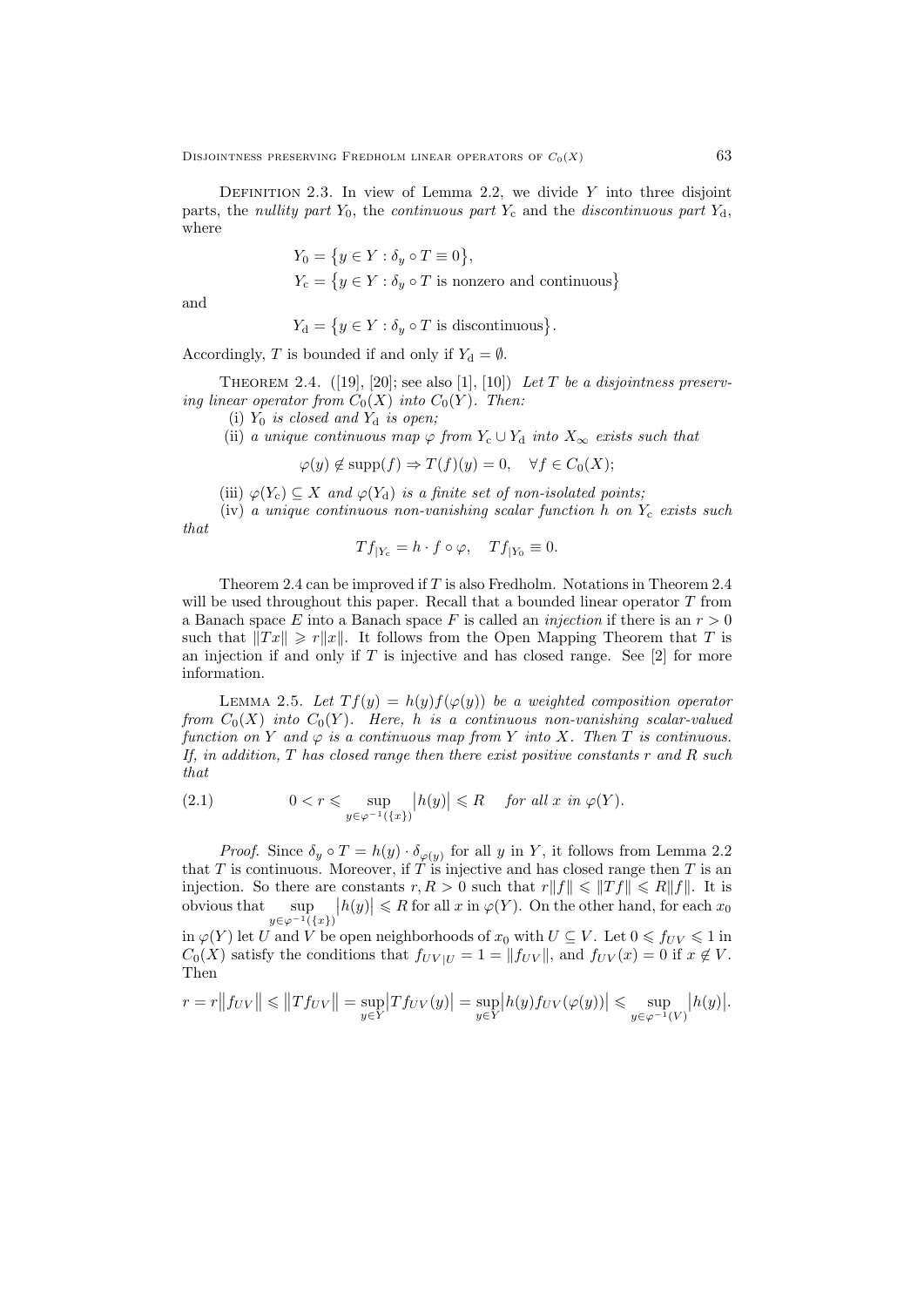Therefore, we are able to choose a net  $\{y_\lambda\}$  from Y and  $\varepsilon > 0$  such that

$$
\varphi(y_\lambda) \to x_0
$$
 and  $|h(y_\lambda)| > r - \varepsilon > 0$ .

By passing to a subnet if necessary, we can assume that  $\{y_\lambda\}$  converges in  $Y_\infty$ . Since  $|Tf_{UV}(y_\lambda)| = |h(y_\lambda)| > r - \varepsilon > 0$  eventually for all neighborhoods U and V of  $x_0$  with  $U \subseteq V$ , we have  $\{y_\lambda\}$  converges to some  $y_0 \neq \infty$ . Clearly,  $\varphi(y_0) = x_0$ and we have

$$
r - \varepsilon \leqslant \left| h(y_0) \right| \leqslant \sup_{y \in \varphi^{-1}(\{x_0\})} \left| h(y) \right|.
$$

Since  $\varepsilon$  can be arbitrary small, the desired inequality follows.

Finally, suppose that  $T$  has closed range but not necessarily injective. Let  $\overline{\varphi(Y)}$  be the closure of  $\varphi(Y)$  in X. Consider the disjointness preserving linear operator  $\tilde{T}: C_0(\overline{\varphi(Y)}) \to C_0(Y)$  defined by  $\tilde{T}f(y) = Tf(y) = h(y) \cdot f(\varphi(y)),$ where f is any Tietze extension in  $C_0(X)$  of  $\tilde{f}$ . It is plain that  $\tilde{T}$  is injective and  $ran(\widetilde{T}) = ran(T)$  is closed. The desired assertion thus follows from the first part of the proof.

REMARK 2.6. Note that "sup" cannot be dropped in  $(2.1)$ . We would like to thank Martin Stanev for providing us a counterexample for this. Lemma 2.5 fixes a related bug in Proposition 4 of [20].

The following statement is a consequence of the Open Mapping Theorem. Its proof can be found in, for example, 28A of [5].

PROPOSITION 2.7. Let  $T$  be a bounded linear operator from a Banach space  $E$  into a Banach space  $F$  with finite corank. Then  $T$  has closed range.

### 3. MAIN RESULTS

In the following lemmas, we always assume that  $T$  is a disjointness preserving linear operator from  $C_0(X)$  into  $C_0(Y)$ .

LEMMA 3.1. Let  $T$  have finite corank. Then there exist positive scalars  $r$ and R such that

$$
0 < r \leqslant \sup_{y \in \varphi^{-1}(\{x\}) \cap Y_c} |h(y)| \leqslant R \quad \text{ for all } x \text{ in } \varphi(Y_c).
$$

*Proof.* Since T has finite corank, there exist  $g_1, \ldots, g_n$  in  $C_0(Y)$  such that  $C_0(Y)$  is the linear span of  $g_1, \ldots, g_n$  and ran(T). So, for every g in  $C_0(Y)$ , there are scalars  $\lambda_1, \ldots, \lambda_n$  and an f in  $C_0(X)$  such that  $g = \lambda_1 g_1 + \cdots + \lambda_n g_n + Tf$ .

Let  $T' : C_0(X) \to C_0(Y_c \cup Y_0)$  be the linear operator defined by  $T'f =$  $Tf_{|Y_c\cup Y_0}$ . Then T' is continuous by Lemma 2.2. Since  $Y_d$  is an open set in  $Y, Y_c \cup Y_0 \cup \{\infty\} = Y_\infty \setminus Y_d$  is closed in  $Y_\infty$ . By Tietze's extension theorem, every continuous function g' in  $C_0(Y_c \cup Y_0)$  can be extended to a g in  $C_0(Y)$ . Consequently,

$$
g' = g_{|Y_c \cup Y_0} = \lambda_1 g_{1|Y_c \cup Y_0} + \dots + \lambda_n g_{n|Y_c \cup Y_0} + Tf_{|Y_c \cup Y_0}
$$
  
=  $\lambda_1 g_{1|Y_c \cup Y_0} + \dots + \lambda_n g_{n|Y_c \cup Y_0} + T'f$ ,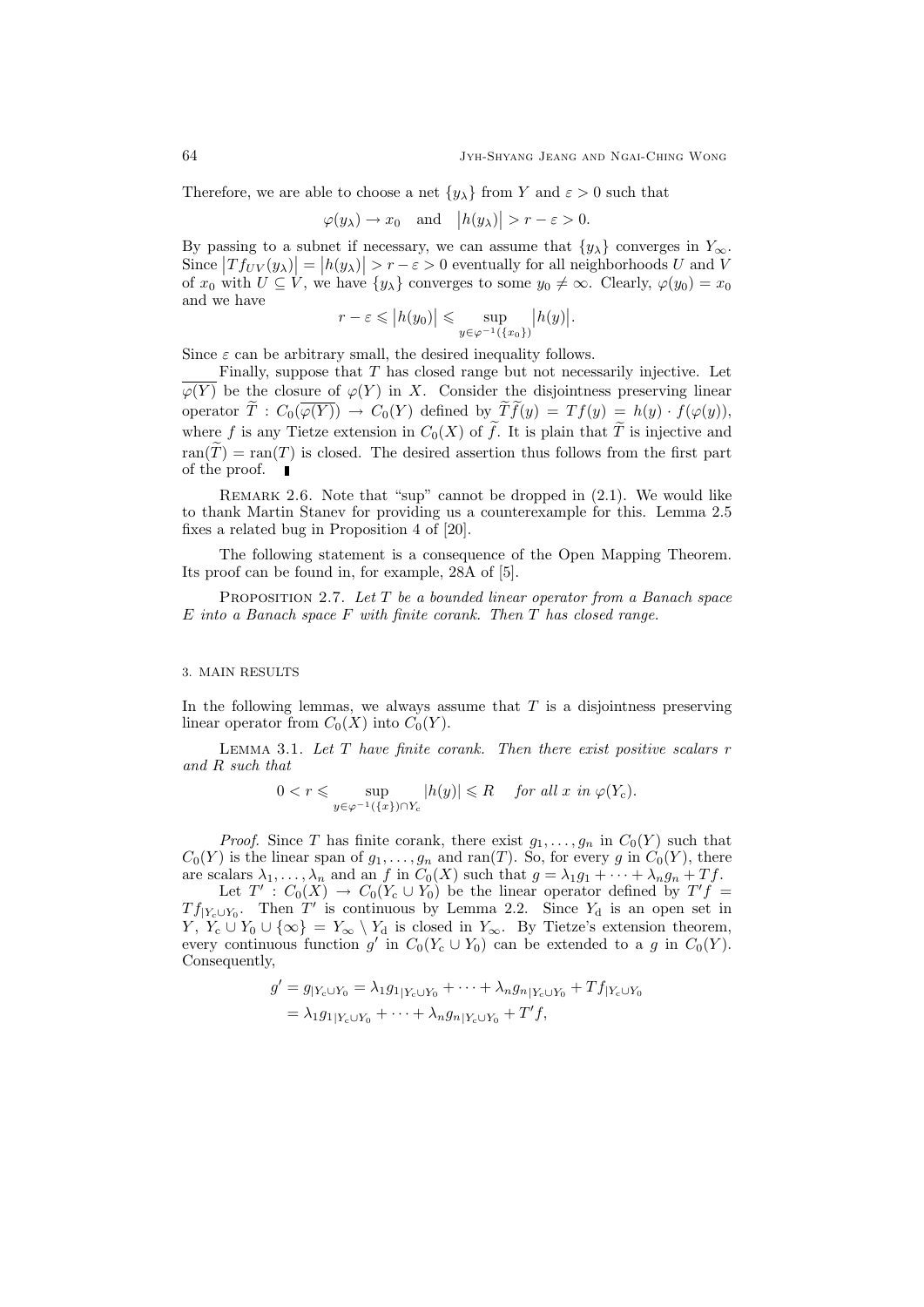for some scalars  $\lambda_1, \ldots, \lambda_n$  and an f in  $C_0(X)$ . This shows that T' has finite corank. By Proposition 2.7,  $ran(T')$  is closed. Since  $T'f_{|Y_0} \equiv 0$ , the induced map  $\widetilde{T}: C_0(X) \to C_0(Y_c)$  defined by  $\widetilde{T}f = T'f_{|Y_c}$  has closed range as well. Then, Lemma 2.5 applies.  $\blacksquare$ 

LEMMA 3.2. Let T have finite nullity m. Then  $\overline{\varphi(Y_c)} \cap X = \overline{\varphi(Y_c \cup Y_d)} \cap X$ , and

$$
X\setminus\overline{\varphi(Y_{c})}=\{x_{1},\ldots,x_{m}\}
$$

consisting of exactly m isolated points, where the closure is taken in  $X_{\infty}$ . Moreover,

 $\ker T = \text{span}\{\chi_{\{x_1\}}, \chi_{\{x_2\}}, \ldots, \chi_{\{x_m\}}\},\$ 

where  $\chi_{\{x_i\}}$  is the characteristic functions of  $\{x_i\}$  for  $i = 1, 2, \ldots, m$ .

*Proof.* Suppose that there were distinct points  $x_1, x_2, \ldots, x_{m+1}$  in  $X \setminus$  $\varphi(Y_c \cup Y_d)$ . Let  $V_1, V_2, \ldots, V_{m+1}$  be disjoint compact neighborhoods of  $x_1, x_2, \ldots$  $\ldots, x_{m+1}$  in  $X\setminus \overline{\varphi(Y_c \cup Y_d)}$ , respectively. For each  $i = 1, 2, \ldots, m+1$ , let  $0 \leqslant f_i \leqslant 1$ in  $C_0(X)$  satisfy that  $f_i(x_i) = 1$  and  $f_i = 0$  outside  $V_i$ . Then  $\varphi(y) \notin \text{supp}(f_i)$ , and thus  $T f_i(y) = 0$ , for all y in  $Y_c \cup Y_d$  by Theorem 2.4. Note that  $T f$  vanishes on  $Y_0$  for all f in  $C_0(X)$ . Hence  $f_i \in \text{ker } T$ . Since  $\{f_1, f_2, \ldots, f_{m+1}\}\$ is linearly independent, we have dim(ker  $T$ )  $\geqslant m+1$ , a contradiction. So the open set  $X \setminus \varphi(Y_c \cup Y_d) = \{x_1, x_2, \ldots, x_k\}$  consists of isolated points, and  $k \leq m$ . As a finite set,  $\varphi(Y_d)$  is closed (Theorem 2.4). Therefore,

As a finite set, 
$$
\varphi(\mathbf{1}_d)
$$
 is closed (Theorem 2.4). Therefore

(3.1) 
$$
X \setminus \varphi(Y_{c}) \subseteq (X \setminus \varphi(Y_{c} \cup Y_{d})) \cup \varphi(Y_{d}).
$$

Since both  $X \setminus \overline{\varphi(Y_c \cup Y_d)}$  and  $\varphi(Y_d)$  are finite,  $X \setminus \overline{\varphi(Y_c)}$  is a finite open subset of X. This implies that  $X \setminus \overline{\varphi(Y_{c})}$  consists of isolated points. Since  $\varphi(Y_{d})$  contains only non-isolated points in  $X_{\infty}$  (Theorem 2.4),  $\varphi(Y_{d}) \cap X \subseteq \overline{\varphi(Y_{c})}$ , and thus

(3.2) 
$$
X \setminus \overline{\varphi(Y_{c})} = X \setminus \overline{\varphi(Y_{c} \cup Y_{d})} = \{x_{1}, x_{2}, \dots, x_{k}\}
$$

by (3.1). Consequently,  $\overline{\varphi(Y_c)} \cap X = \overline{\varphi(Y_c \cup Y_d)} \cap X$ .

Finally, we prove that  $X \setminus \overline{\varphi(Y_c)}$  consists of exactly m isolated points whose characteristic functions span ker T. Since  $Tf = h \cdot f \circ \varphi$  on  $Y_c$  and h is nonvanishing, we have  $f_{\overline{\ket{\varphi(Y_c)}}}=0$  if  $f \in \ker T$ . Conversely, if f vanishes on  $\varphi(Y_c)$  then  $f = \sum_{k=1}^{k}$ 

$$
f = \sum_{i=1} \lambda_i \chi_{\{x_i\}}
$$
. Therefore,  $\text{supp}(f) \cap \varphi(Y_d) = \{x_1, \ldots, x_k\} \cap \varphi(Y_d) = \emptyset$  by (3.2). By Theorem 2.4 again,  $Tf_{|Y_d} = 0$ . As  $Tf_{|Y_c \cup Y_0} = 0$ , we have  $f \in \ker T$ . It follows that  $\ker T = \text{span}\{\chi_{\{x_1\}}, \ldots, \chi_{\{x_k\}}\}$ . Since  $\{\chi_{\{x_i\}}\}_{i=1}^k$  is linearly independent and the dimension of  $\ker T$  is  $m$ , we have  $k = m$ .

REMARK 3.3. In the proof of Lemma 3.2, we have shown that

$$
Tf_{|Y_c} = 0
$$
 implies  $Tf = 0$ ,

provided T has finite nullity.

The following result ensures that  $T$  is bounded whenever  $Y$  contains no isolated point.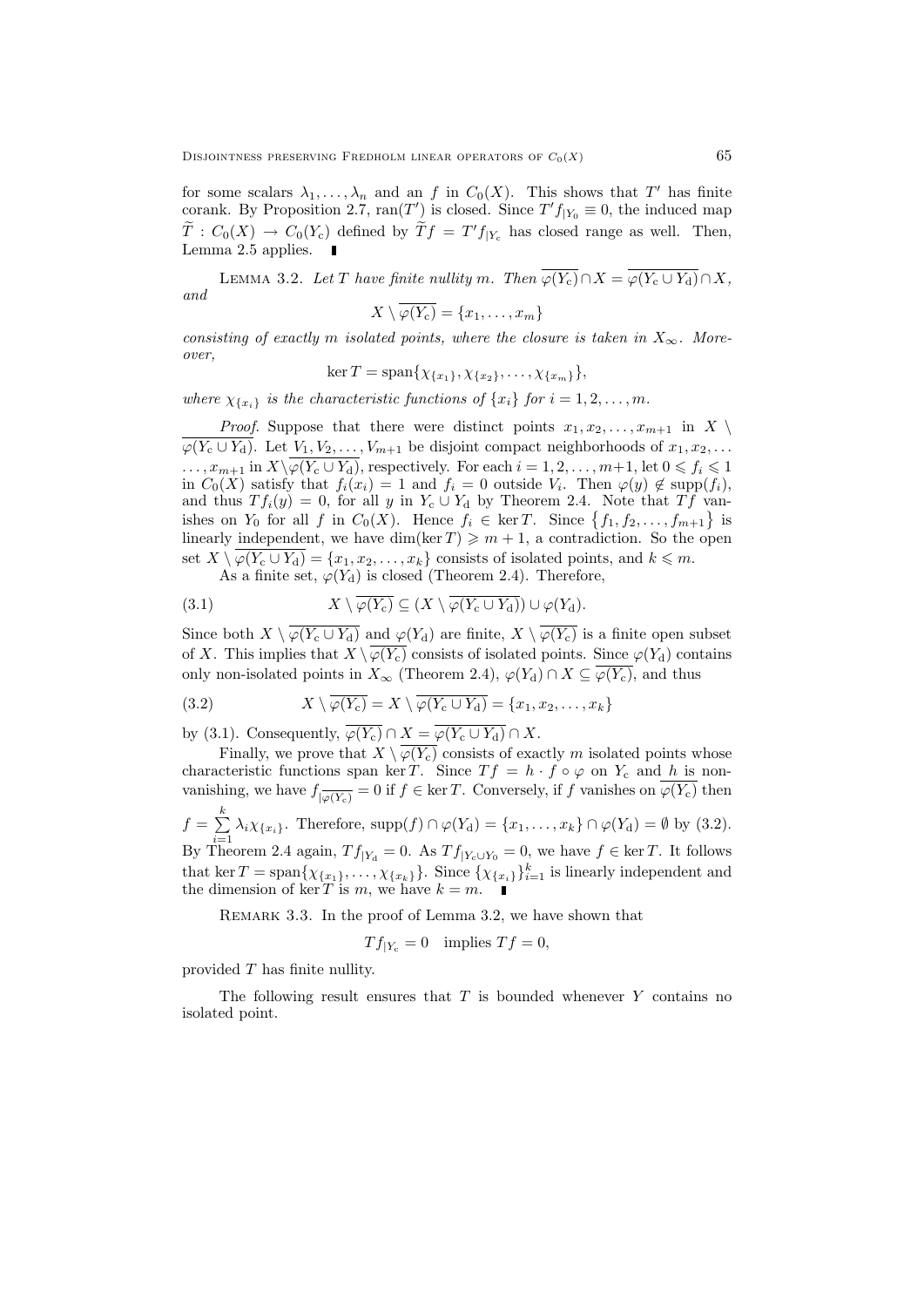Lemma 3.4. Let T be Fredholm. Then:

(i)  $Y_d$  consists of finitely many isolated points. In fact, the cardinality of  $Y_d$  is less than or equal to n, the corank of T;

(ii)  $\varphi(Y_c)$  is closed in X, and

$$
\varphi(Y_{\rm c}) = \varphi(Y_{\rm c} \cup Y_{\rm d}) \cap X.
$$

*Proof.* (i) We first claim that if  $\text{supp}(g) \subseteq Y_d$  then  $g \notin \text{ran}(T)$ , unless  $g =$ 0. In fact, it is a direct consequence of Remark 3.3. Now, suppose there were distinct  $y_1, y_2, \ldots, y_{n+1}$  in  $Y_d$ . Since  $Y_d$  is open (Theorem 2.4), there are disjoint neighborhoods  $V_1, V_2, \ldots, V_{n+1}$  of  $y_1, y_2, \ldots, y_{n+1}$  in  $Y_d$ , respectively, which are open in Y. Let  $U_i$  be a compact neighborhood of  $y_i$  contained in  $V_i$  and let  $g_i \neq 0$  be in  $C_0(Y)$  with  $\text{supp}(g_i) \subseteq U_i \subseteq V_i$  for  $i = 1, 2, ..., n + 1$ . Since  $\dim (C_0(Y)/\text{ran}(T)) = n$ , there are some not all zero scalars  $\lambda_1, \ldots, \lambda_{n+1}$  such that  $0 \neq \sum_{n=1}^{n+1}$  $\sum_{i=1}^{n+1} \lambda_i g_i \in \text{ran}(T)$ . But supp  $\Big(\sum_{i=1}^{n+1} \Big)$  $\sum_{i=1}^{n+1} \lambda_i g_i$   $\subseteq$   $\bigcup_{i=1}^{n+1}$  $\bigcup_{i=1} V_i \subseteq Y_d$ . Consequently,

 $\sum_{i=1}^{n+1}$  $\sum_{i=1} \lambda_i g_i \notin \text{ran}(T)$ , a contradiction. Hence the cardinality of  $Y_d$  is at most n. Being finite and open,  $Y_d$  consists of isolated points.

(ii) By Lemma 3.2, it suffices to show that  $\varphi(Y_c)$  is closed in X. To this end, let  $x_0 \in \overline{\varphi(Y_{\rm c})} \cap X$ . First, we note that  $x_0 \neq \infty$ . If  $x_0$  is isolated in  $\overline{\varphi(Y_{\rm c})} \cap X$ then  $x_0 \in \varphi(Y_c)$ . So we assume there exist  $y_\lambda$  in  $Y_c$  such that  $\varphi(y_\lambda) \neq x_0$  and  $\varphi(y_\lambda) \to x_0$ . It follows from Lemma 3.1 that we can assume  $h(y_\lambda)$  is away from zero. By passing to a subnet, if necessary, we can also assume  $y_{\lambda} \to y_0$  in  $Y_{\infty}$ . Since all points in  $Y_d$  are isolated by (i), we have  $y_0 \notin Y_d$ . Suppose that  $y_0 \in Y_0$ or  $y_0 = \infty$ . We have

$$
0 = \lim_{\lambda \to \infty} Tf(y_{\lambda}) = \lim_{\lambda \to \infty} h(y_{\lambda}) f(\varphi(y_{\lambda})) \quad \forall f \in C_0(X).
$$

Since  $h(y_\lambda)$  is away from zero,

$$
f(x_0) = \lim_{\lambda \to \infty} f(\varphi(y_\lambda)) = 0 \quad \forall f \in C_0(X).
$$

This implies  $x_0 = \infty$ , a contradiction. So  $y_0 \in Y_c$ , and then  $x_0 = \varphi(y_0) \in \varphi(Y_c)$ . Hence  $\varphi(Y_c) = \overline{\varphi(Y_c)} \cap X$  is closed in X.

Let  $\#(S)$  denote the cardinality of a set S.

DEFINITION 3.5. We define an equivalence relation  $\sim$  on  $Y_c$  such that  $y \sim y'$ if and only if  $\varphi(y') = \varphi(y)$ ; or equivalently, ker  $\delta_y \circ T = \ker \delta_{y'} \circ T$  (Theorem 2.4). Let y be a point in  $Y_c$ . Denote by [y] the equivalence class in  $Y_c$  represented by y. We call y a merging point of T if  $[y]$  contains more than one points. In this case, we call  $\varphi(y)$  the merged point of T in X for the class [y]. Let M be the set of all merging points of T and

$$
m(T) = \sum \{ \#([y]) - 1 : [y] \in Y_c / \sim \} = \#(M) - \#(\varphi(M)).
$$

We call  $\#(Y_d)$  the discontinuity index,  $\#(Y_0)$  the vanishing index and  $m(T)$  the merging index of T, respectively.

REMARK 3.6. It is easy to see that if  $g \in \text{ran}(T)$  then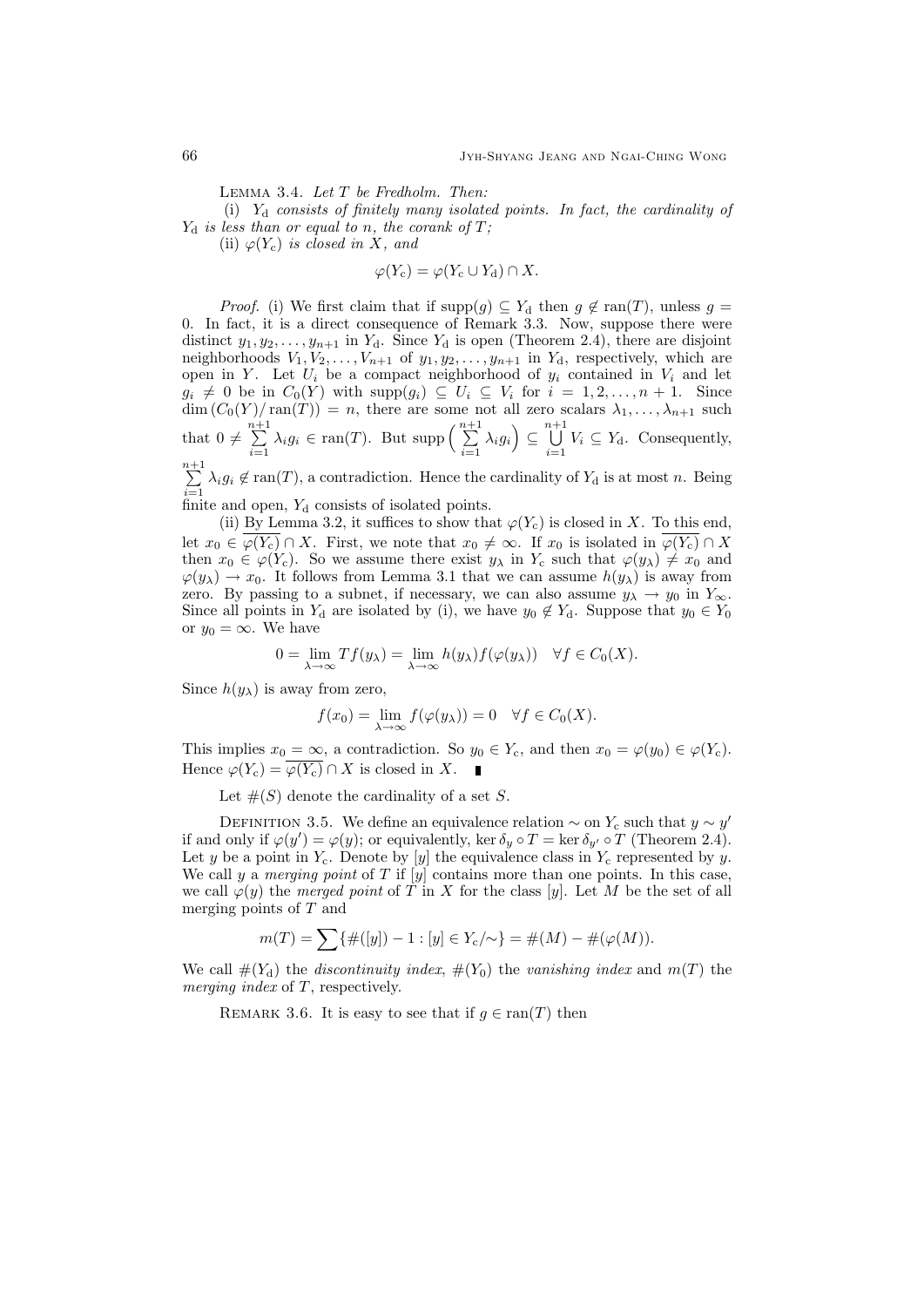DISJOINTNESS PRESERVING FREDHOLM LINEAR OPERATORS OF  $C_0(X)$  67

(i)  $g(y) = 0$  for all y in  $Y_0$ ;

(ii)  $g(y) = 0$  for some y in Y<sub>c</sub> if and only if  $g(y') = 0$  for all y' in [y].

LEMMA 3.7. Let  $T$  be continuous and Fredholm and have finite corank  $n$ . Then the sum of the merging and vanishing indices of  $T$  is equal to n, i.e.,

$$
m(T) + \#(Y_0) = n.
$$

Proof. Suppose first that the inequality

$$
(3.3) \t\t\t m(T) + \#(Y_0) \leqslant n
$$

does not hold, i.e., there exist  $y_1^{(0)}, \ldots, y_{l_0}^{(0)}$  $\mathcal{U}_l^{(0)}$  in  $Y_0$  and merged points  $x_1, \ldots, x_k$ in  $\varphi(Y_c)$  with corresponding merging points  $y_1^{(i)}, \ldots, y_{l_i}^{(i)}$  $\psi_{l_i}^{(i)}$  in  $\varphi^{-1}(x_i) \cap Y_c$  for  $i =$  $1, \ldots, k$ , such that

$$
\sum_{i=1}^{k} (l_i - 1) + l_0 \ge n + 1.
$$

For  $i = 0, 1, 2, ..., k$ , let  $g_j^{(i)}$  be in  $C_0(Y)$  such that  $g_j^{(i)}(y_j^{(i)}) = 1$  and  $g_j^{(i)}(y_{j'}^{(i')})$  $j_j^{(i)}{}_{j'}^{(i)}=0$ whenever  $i' \neq i$  or  $j' \neq j$  for  $1 \leq j \leq l_i - 1$   $(1 \leq j \leq l_0$  when  $i = 0$ ). Without loss of generality, we can assume all  $g_j^{(i)}$ 's have disjoint supports. Then we have at least  $n+1$  such  $g_j^{(i)}$  in  $C_0(Y)$ . By Remark 3.6, all  $g_1^{(0)}, \ldots, g_{l_0}^{(0)}$  $g_1^{(0)}, g_1^{(1)}, \ldots, g_{l_1-}^{(1)}$  $l_{1}^{(1)}$ <sub>1</sub> – 1<sup>,</sup>  $g_1^{(2)},\ldots,g_{l_2}^{(2)}$  $\binom{(2)}{l_2-1},\ldots,\binom{(k)}{1},\ldots,\binom{(k)}{l_k-1}$  $\int_{l_k-1}^{(k)}$  are not in ran(T). Moreover, they are linear independent in  $C_0(Y)$  modulo ran(T). In fact, if  $g = \sum_i \lambda_j^{(i)} g_j^{(i)} \in \text{ran}(T)$ , we shall show  $\lambda_j^{(i)} = 0$  for all *i*, *j*. Note that  $g(y_{l_i}^{(i)})$  $\lambda_{l_i}^{(i)}$  = 0 for  $1 \leqslant i \leqslant k$ . Then, by Remark 3.6 again,  $\lambda_j^{(0)} = g(y_j^{(0)}) = 0$  for  $j = 1, ..., l_0$ , and  $\lambda_j^{(i)} = g(y_j^{(i)}) = 0$  for all indices  $(i, j)$  with  $1 \leq i \leq k$  and  $1 \leq j \leq l_i - 1$ . So  $\dim (\check{C}_0(Y)/\mathrm{ran}(T)) \geq n + 1$ . This contradiction says that inequality (3.3) holds.

Since T is continuous,  $Y_{d} = \emptyset$ . Let  $Y_{0} = \{y_{1}^{(0)}, \ldots, y_{l_{0}}^{(0)}\}$  $\varphi_{l_0}^{(0)}\},$  and  $\varphi(M) =$  ${x_1, \ldots, x_k}$  with  $\varphi^{-1}(x_i) \cap Y_c = \{y_1^{(i)}, \ldots, y_{l_i}^{(i)}\}$  $\{a_i^{(i)}\}$  for  $i = 1, ..., k$ . Let  $g_j^{(i)}$  be defined as above. Let A be the span of  $g_j^{(i)}$ 's. As shown in the first paragraph, ran(T) ∩  $\mathcal{A} = \{0\}$ . We will show that  $C_0(Y) = \text{ran}(T) \oplus \mathcal{A}$ , and thus  $m(T)$  +  $#(Y_0) = \dim(\mathcal{A}) = n.$ 

For each g in  $C_0(Y)$ , choose  $\lambda_j^{(i)}$ 's in  $\mathbb C$  such that  $g' = g - \sum$ i,j  $\lambda_j^{(i)} g_j^{(i)}$  satisfying

 $g'(y) = 0$  for all y in Y<sub>0</sub>, and  $\frac{g'(y_1^{(i)})}{h'(y_1^{(i)})}$  $\frac{g'(y_1^{(i)})}{h(y_1^{(i)})} = \cdots = \frac{g'(y_{l_i}^{(i)})}{h(y_{l_i}^{(i)})}$  $\frac{\partial^{\sigma} (sl_i)}{h(y_{l_i}^{(i)})}$  for  $i = 1, \ldots, k$ . Define a

scalar-valued function f' by setting  $f'(\varphi(y)) = \frac{g'(y)}{h(y)}$  $\frac{g'(y)}{h(y)}$  for all y in  $Y_c$ . Then f' is continuous and well-defined on  $\varphi(Y_c)$  which is closed in X by Lemma 3.4 (ii). By Tietze's Extension Theorem, there is a continuous function f in  $C_0(X)$  such that  $f(x) = f'(x)$  for all x in  $\varphi(Y_c)$ . Note that  $Tf_{|Y_0} = 0$  and  $Tf(y) = h(y)f(\varphi(y)) =$  $g'(y)$  for y in  $Y_c$ . Since  $Y_d = \emptyset$ , we have  $g' = T\check{f}$ . That is,

$$
g = Tf + \sum_{i,j} \lambda_j^{(i)} g_j^{(i)} \in \text{ran}(T) \oplus \mathcal{A}. \quad \blacksquare
$$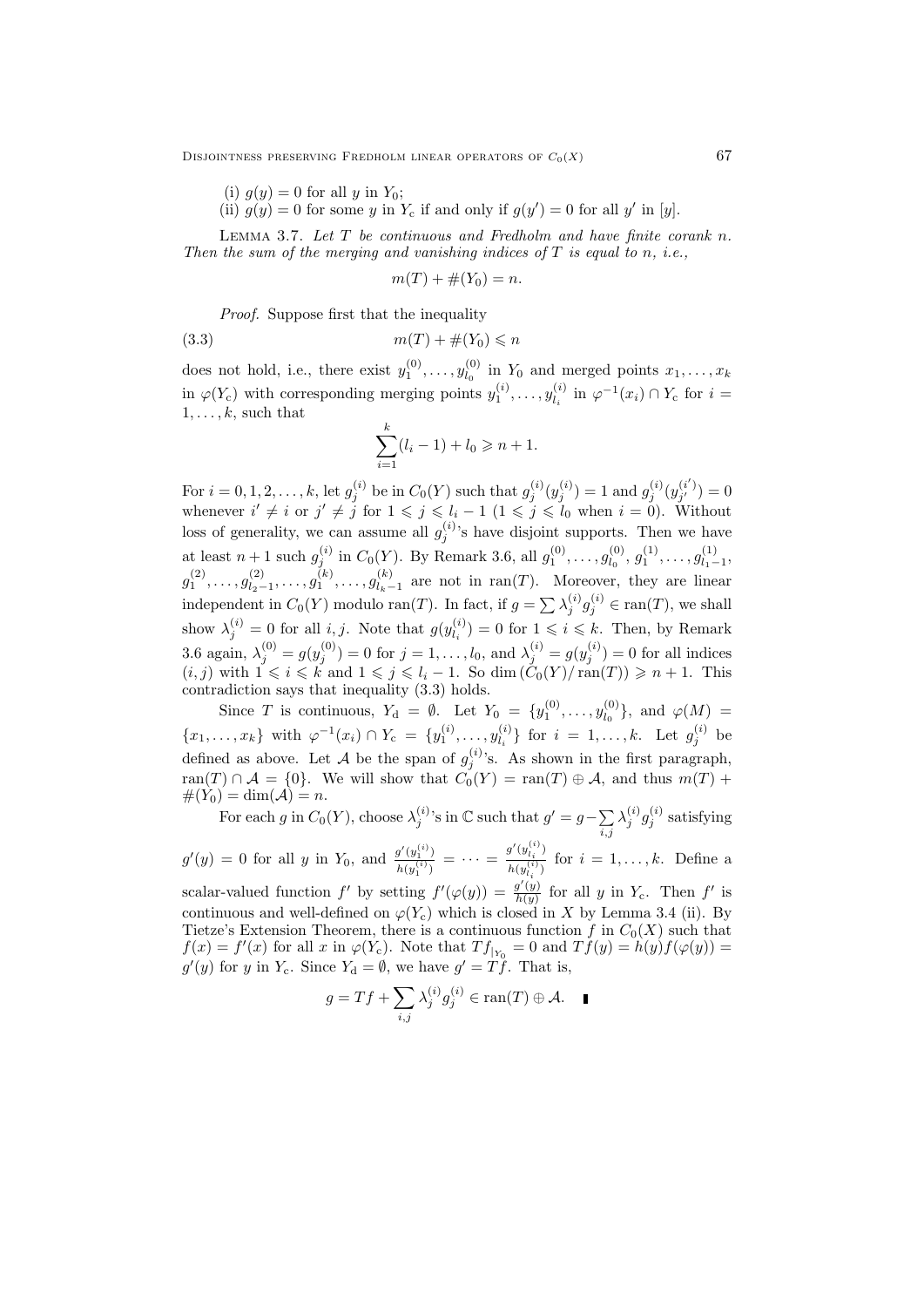LEMMA 3.8. Let  $T$  be Fredholm (but not necessarily continuous) and have finite corank n. Then

(3.4) 
$$
m(T) + \#(Y_0) + \#(Y_{d}) = n.
$$

*Proof.* By Lemma 3.4 (i),  $Y_d = \{y_1, \ldots, y_k\}$  consists of  $k \leq n$  isolated points. Let  $\widetilde{T}: C_0(X) \to C_0(Y_0 \cup Y_c)$  be a disjointness preserving linear operator defined by

$$
Tf = Tf_{|Y_0 \cup Y_c}.
$$

Then  $\tilde{T}$  is continuous. By Remark 3.3, ker  $T = \ker \tilde{T}$ . We claim that  $\tilde{T}$  has finite corank. Since  $y_1, \ldots, y_k$  are isolated points in Y, all  $\chi_{\{y_1\}}, \ldots, \chi_{\{y_k\}}$  are functions in  $C_0(Y)$ . By Remark 3.3,  $\chi_{\{y_i\}} \notin \text{ran}(T)$  for all  $i = 1, ..., k$  and they are linear independent. Without lose of generality, we can assume that  $g_1, \ldots, g_n$  form a basis of  $C_0(Y)$  modulo ran(T), where  $g_i = \chi_{\{y_i\}}$  for all  $i = 1, ..., k$ . In particular, for all g in  $C_0(Y)$ ,  $g = \lambda_1 g_1 + \cdots + \lambda_n g_n + Tf$  for some f in  $C_0(X)$  and scalars  $\lambda_i$ . Now, for all  $\tilde{g}$  in  $C_0(Y_0 \cup Y_c)$ ,

$$
\widetilde{g} = g_{|Y_0 \cup Y_c} = \lambda_1 g_{1|Y_0 \cup Y_c} + \dots + \lambda_n g_{n|Y_0 \cup Y_c} + Tf_{|Y_0 \cup Y_c}
$$

$$
= \lambda_{k+1} g_{k+1|Y_0 \cup Y_c} + \dots + \lambda_n g_{n|Y_0 \cup Y_c} + \widetilde{T}f,
$$

where g is any Tietze extension of  $\tilde{g}$ . This implies corank $(\tilde{T}) \leq n - \#(Y_d)$ . By Lemma 3.7, we have corank $(\widetilde{T}) = m(\widetilde{T}) + \#(Y_0) = m(T) + \#(Y_0)$ . Hence  $m(T)$  +  $#(Y_0) + #(Y_d) \leq n$ . The equality (3.4) then follows in the same manner as in the proof of Lemma 3.7.  $\blacksquare$ 

LEMMA 3.9. Let  $T$  be Fredholm. Then  $h$  is bounded and away from zero, that is, there exist positive constants r and R such that

$$
0 < r \leqslant |h(y)| \leqslant R \quad \text{for all } y \text{ in } Y_{\text{c}}.
$$

*Proof.* It follows from Lemma 3.8 that the merging index  $m(T)$  of T is finite. By Lemma 3.1, we see that the non-vanishing scalar function  $h$  is bounded and away from zero.

Recall that a map  $\varphi$  from Y into X is said to be *proper* if preimages of compact subsets of X under  $\varphi$  are compact in Y. It is obvious that  $\varphi$  is proper if and only if  $\lim_{y \to \infty} \varphi(y) = \infty$ . As a consequence, a proper continuous map  $\varphi$  from Y onto X is a quotient map, i.e.  $\varphi^{-1}(O)$  is open in Y if and only if O is open in X.

LEMMA 3.10. Let T be Fredholm. Then  $\varphi$  is proper. More precisely,  $\varphi$  has a continuous extension from  $Y_{\infty}$  to  $X_{\infty}$  by setting  $\varphi_{|Y_0} \equiv \infty$  and  $\varphi(\infty) = \infty$ . If, in addition, X is compact then the finite set  $Y_0$  consists of isolated points.

*Proof.* It is enough to show that if  $y_{\lambda} \in Y_c$  such that  $y_{\lambda} \to p \in Y_0 \cup {\infty}$ then  $\varphi(y_\lambda) \to \infty$  in  $X_\infty$ . For f in  $C_0(X)$ , we have

$$
0 = Tf(p) = \lim Tf(y_{\lambda}) = \lim_{\lambda \to \infty} h(y_{\lambda}) f(\varphi(y_{\lambda})).
$$

Since  $h$  is away from zero by Lemma 3.9, we have

$$
\lim_{\lambda \to \infty} f(\varphi(y_{\lambda})) = 0, \quad \forall f \in C_0(X).
$$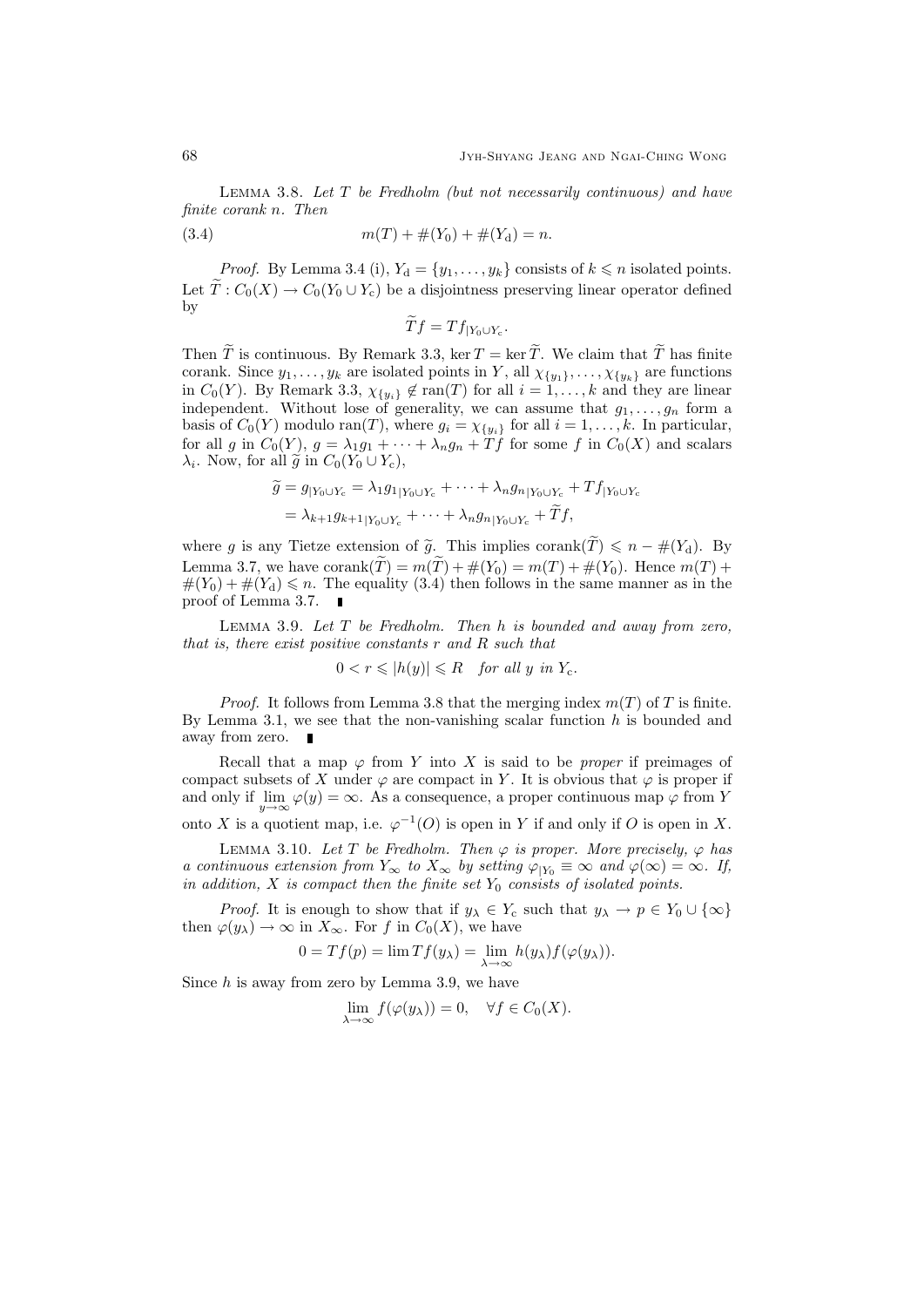This implies  $\varphi(y_\lambda) \to \infty$  in  $X_\infty$ . Finally, we note that  $\infty$  is an isolated point in  $X_{\infty}$  when X is compact. Thus,  $\varphi^{-1}(\infty)$  is open in  $Y_{\infty}$  in this case. Since  $Y_0 \subseteq \varphi^{-1}\{\infty\} \subseteq Y_d \cup Y_0 \cup \{\infty\}$  are all finite (the last inclusion is provided by Theorem 2.4), the open set  $\varphi^{-1}\{\infty\}$  consists of isolated points.

In the following example, we shall see that  $Y_0$  may contain non-isolated points when  $X$  is not compact.

EXAMPLE 3.11. Let  $c_0$  (respectively c) be the Banach space of null (respectively convergent) sequences. In other words,  $c_0 = C_0(N)$  and  $c = C(N_{\infty})$ . Let T be the canonical embedding from  $c_0$  into c. In this case,  $X = N$ ,  $Y = N_{\infty}$ ,  $Y_c = N$ ,  $Y_0 = \{\infty\}$  and  $\varphi : \mathbb{N} \to \mathbb{N}$  is the identity map. We note that  $\infty$  is the unique cluster point in  $\mathbb{N}_{\infty}$ .  $\blacksquare$ 

With a little more efforts, we have a similar example in which  $X = Y$  and  $\varphi$ is a homeomorphism.

EXAMPLE 3.12. Let X be the disjoint union in  $\mathbb{R}^2$  of  $I_n^+ = \{(n, t) : 0 < t \leq \mathbb{R}^2\}$ 1} and  $I_n^- = \{(n, t) : -1 < t < 0\}$  for  $n = 1, 2, \ldots$  Let p be the point  $(1, 1)$ and let  $X_1 = X \setminus \{p\}$ . Let  $\varphi$  be the homeomorphism from  $X_1$  onto X by sending the intervals  $I_1^+ \setminus \{p\}$  onto  $I_1^-$ ,  $I_{n+1}^+$  onto  $I_n^+$ , and  $I_n^-$  onto  $I_{n+1}^-$  in a canonical way for  $n = 1, 2, \ldots$  Then the corank one disjointness preserving linear isometry  $T f = f \circ \varphi$  from  $C_0(X)$  into  $C_0(X)$  has exactly one vanishing point, i.e., p. We note that  $p$  is not an isolated point in  $X$ . In a similar manner, one can even construct an example in which X is connected (by adjoining each  $I_n^{\pm}$  a common base point, for example).  $\blacksquare$ 

In view of Theorem 2.4 and Lemmas 3.2, 3.4 and 3.8, the following result implies that  $X$  and  $Y$  are homeomorphic after removing finite subsets. This extends the well-known fact that if there is a disjointness preserving bijective linear operator between  $C_0(X)$  and  $C_0(Y)$  then X and Y are homeomorphic (see [19],  $[11], [20]$ .

LEMMA 3.13. Let T be Fredholm. Then  $\varphi : (Y_c, M) \to (\varphi(Y_c), \varphi(M))$  is a relative proper homeomorphism. More precisely,  $\varphi: Y_c \setminus M \to \varphi(Y_c) \setminus \varphi(M)$ is a proper homeomorphism, and the induced map  $\tilde{\varphi}: Y_c/\sim \to \varphi(Y_c)$  is also an homeomorphism, where "∼" is the equivalence relation such that  $y_1 \sim y_2$  if and only if  $\varphi(y_1) = \varphi(y_2)$ .

*Proof.* It follows from Lemma 3.10 that  $\varphi : Y_c \setminus M \to \varphi(Y_c) \setminus \varphi(M)$  is bijective, proper and continuous. We claim that  $\varphi^{-1} : \varphi(Y_c) \setminus \varphi(M) \to Y_c \setminus M$ is continuous, i.e.,  $y_\lambda \to y_0$  in  $Y_c \setminus M$  whenever  $\varphi(y_\lambda) \to \varphi(y_0)$  in  $\varphi(Y_c) \setminus \varphi(M)$ . Without loss of generality, we can assume that  $y_\lambda$  converge to a non-isolated point  $y'$  in  $Y_{\infty}$ . If  $y' \in Y_0$  or  $y' = \infty$ , then

$$
0 = \lim_{\lambda \to \infty} Tf(y_{\lambda}) = \lim_{\lambda \to \infty} h(y_{\lambda}) f(\varphi(y_{\lambda})), \quad f \in C_0(X).
$$

Since h is away from zero (Lemma 3.9), we have  $f(\varphi(y_\lambda)) \to 0$  as  $\lambda \to \infty$  for all f in  $C_0(X)$ . This implies that  $\varphi(y_0) = \infty$ . It is impossible as  $\varphi(Y_c) \subseteq X$ (Theorem 2.4). By Lemma 3.4 (i), we thus have  $y' \in Y_c$  and  $\varphi(y_0) = \varphi(y')$ . Since  $y_0$  is not a merging point of T in Y<sub>c</sub>, we have  $y_0 = y'$ . Hence  $\varphi^{-1}$  is continuous, as asserted.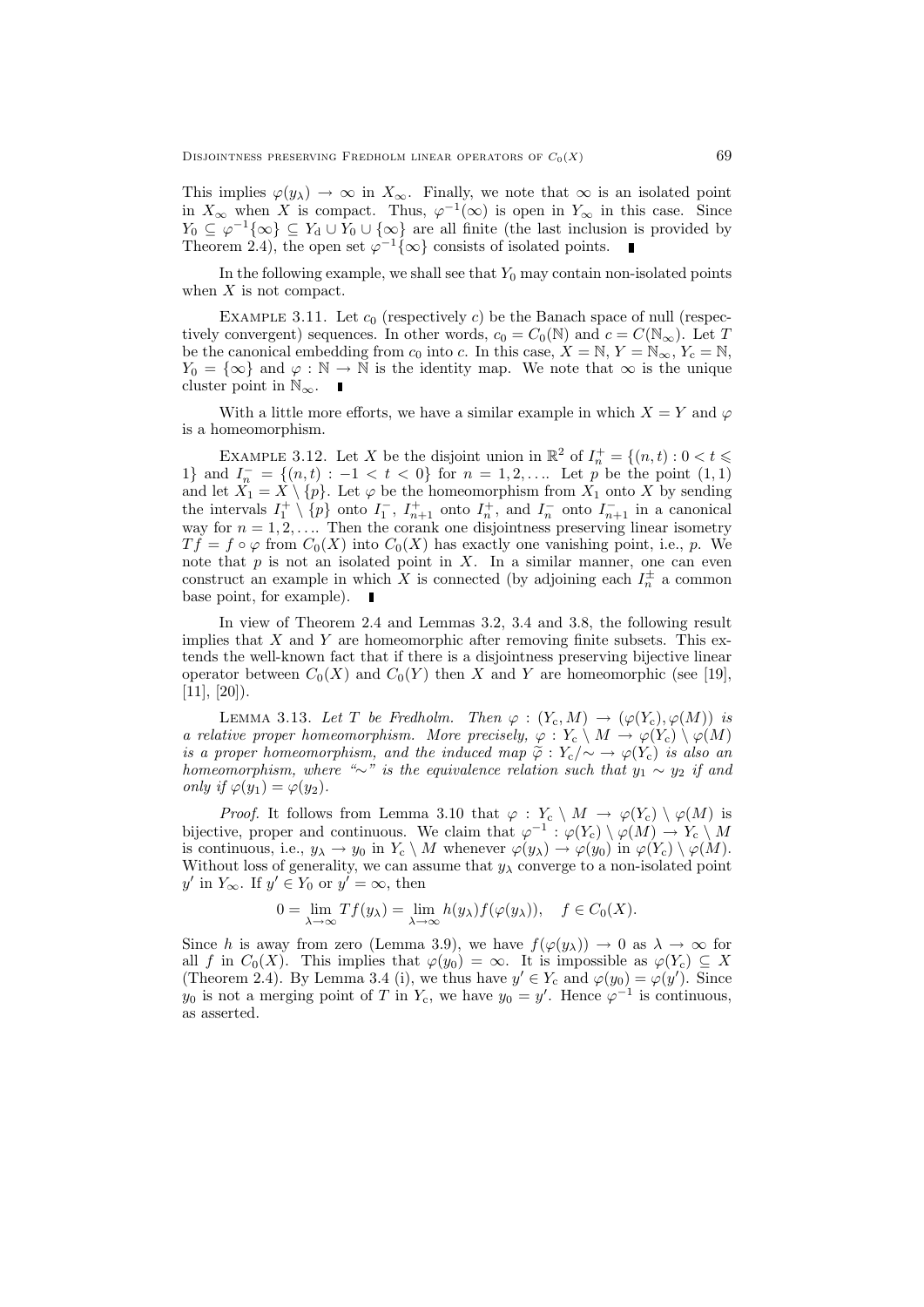Next, we claim that  $\tilde{\varphi}: Y_c/\sim \to \varphi(Y_c)$  is an open map. Let  $\tilde{U}$  be an open set in  $Y_c/\sim$ , which lifts to an open set U in  $Y_c$ . Since  $\varphi: Y_c \setminus M \to \varphi(Y_c) \setminus \varphi(M)$ is a homeomorphism, it suffices to show that if  $c \in \widetilde{\varphi}(U)$  for some merged point c of T in X, then c is an interior point of  $\tilde{\varphi}(\tilde{U})$ . Suppose not, and there were  $z_{\lambda}$  in  $\varphi(Y_c) \setminus \widetilde{\varphi}(\widetilde{U})$  such that  $z_\lambda$  converge to the non-isolated point c in  $\varphi(Y_c)$ . Without lose of generality, we can assume that all  $z_\lambda$ 's are not in the finite set  $\varphi(M)$ . Let  $y_{\lambda} = \varphi^{-1}(z_{\lambda})$  in  $Y_c$ . As the equivalence classes  $[y_{\lambda}] \notin \tilde{U}$  imply  $y_{\lambda} \notin U$ , there exists a convergent subnet  $y_{\lambda_{\alpha}}$  of  $y_{\lambda}$  in  $Y_{\infty}$  such that  $y' = \lim y_{\lambda_{\alpha}} \notin U$ . If  $y' \in Y_{c}$  then  $y' \notin U$  implies  $[y'] \notin \tilde{U}$ . But,  $\tilde{\varphi}([y']) = \varphi(y') = \lim_{\lambda \to \infty} \varphi(y_\lambda) = \lim_{\lambda \to \infty} z_\lambda = c \in \tilde{\varphi}(\tilde{U}),$ a contradiction. It is also plain that  $y' \notin Y_d$  since  $Y_d$  contains only isolated points by Lemma 3.4 (i). So  $y' \in Y_0$  or  $y' = \infty$ . Therefore,

$$
0 = \lim Tf(y_{\lambda_{\alpha}}) = \lim h(y_{\lambda_{\alpha}})f(\varphi(y_{\lambda_{\alpha}})).
$$

Since h is away from zero by Lemma 3.9, we have  $f(z_{\lambda_{\alpha}}) = f(\varphi(y_{\lambda_{\alpha}})) \to 0$ . Thus,  $f(c) = 0$  for all f in  $C_0(X)$ . This is a contradiction again. So c is an interior point of  $\widetilde{\varphi}(U)$ . This shows that  $\widetilde{\varphi}(U)$  is an open set. Consequently,  $\widetilde{\varphi}: Y_c/\sim \longrightarrow \varphi(Y_c)$  is an homeomorphism as asserted.

Now we are ready to state the main result in this paper.

THEOREM 3.14. Let  $T$  be a disjointness preserving Fredholm linear operator from  $C_0(X)$  into  $C_0(Y)$  with nullity m and corank n. Then Y is a disjoint union

$$
Y = Y_{\rm c} \cup Y_{\rm d} \cup Y_0,
$$

where the continuous part  $Y_c$  is open, the discontinuous part  $Y_d$  is finite and consists of isolated points, and the nullity part  $Y_0$  is finite (and consists of isolated points when X is compact). There is a unique bounded and away from zero continuous scalar function h on Y<sub>c</sub> and a unique continuous map  $\varphi$  from Y<sub>∞</sub> into X<sub>∞</sub> with  $\varphi(\infty) = \infty$  such that:

(i)  $T f = h \cdot f \circ \varphi$  on  $Y_c$  and  $T f$  vanishes on  $Y_0$ ,  $\forall f \in C_0(X)$ .

(ii)  $\varphi(Y_0) = {\infty}$ ,  $\varphi(Y_c) \subseteq X$  and  $X \setminus \varphi(Y_c) = \{x_1, x_2, \ldots, x_m\}$  consists of m isolated points.

(iii) ker(T) = span $\{\chi_{\{x_1\}}, \chi_{\{x_2\}}, \ldots, \chi_{\{x_m\}}\}$  is a closed ideal of  $C_0(X)$  of dimension m.

(iv) Let M be the finite set of all merging points of T in  $Y_c$ . Then

$$
\varphi: (Y_c, M) \to (\varphi(Y_c), \varphi(M))
$$

is a relative proper homeomorphism. The induced map

$$
\widetilde{\varphi}: Y_{\rm c}/\!\!\sim \rightarrow \varphi(Y_{\rm c})
$$

is an homeomorphism, where  $y \sim y'$  if and only if  $\varphi(y) = \varphi(y')$ .

(v)  $n = m(T) + #(Y_0) + #(Y_d)$ , where the merging index  $m(T) = #(M) \#(\varphi(M)).$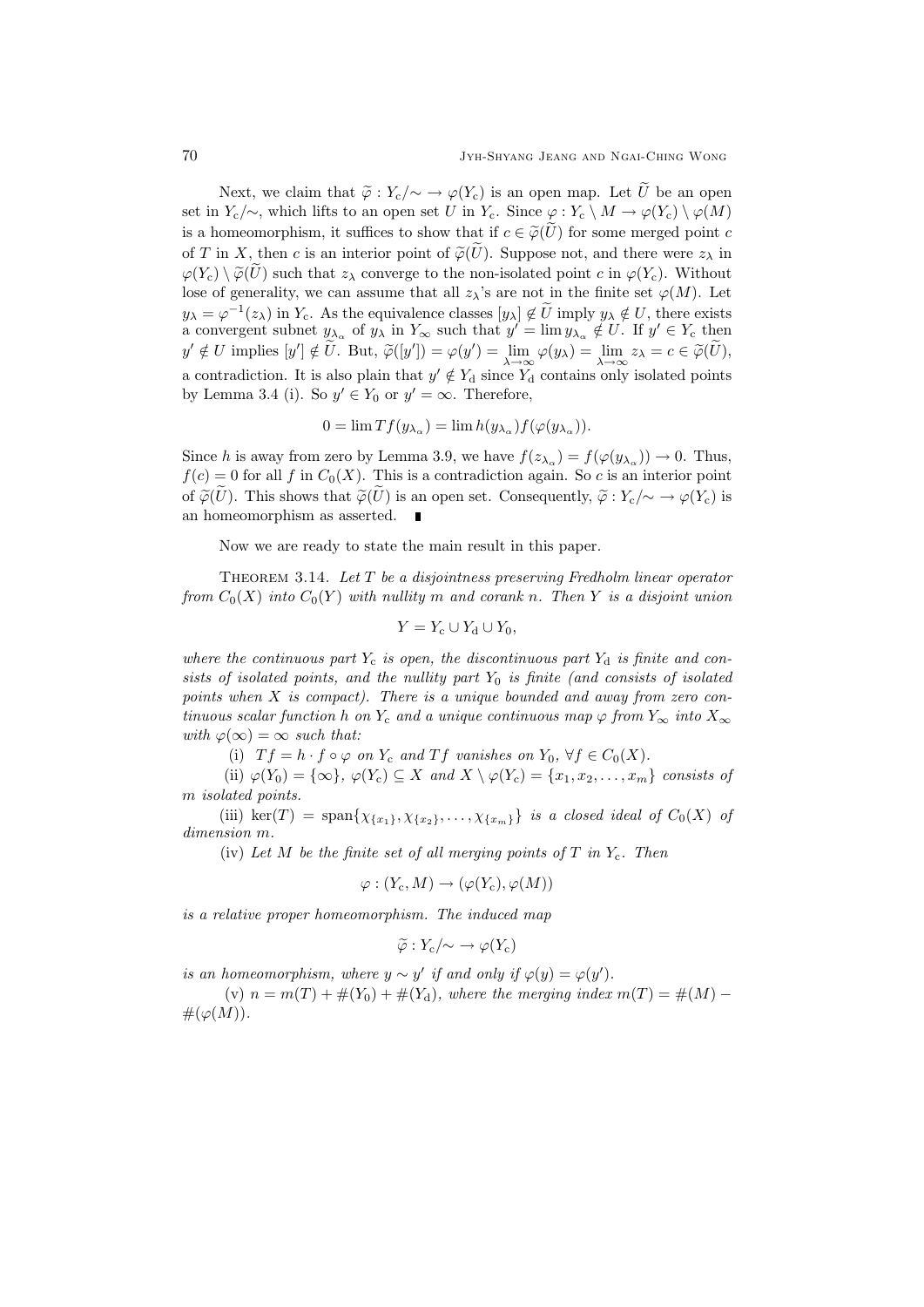(vi) If, in addition, Y contains no isolated point or T has closed range then  $T$  is bounded. Moreover, if  $T$  is bounded then  $T$  has closed range

$$
\text{ran}(T) = \left\{ g \in C_0(Y) : g(p_1) = g(p_2) = \dots = g(p_k) = 0 \text{ and } \frac{g(a_1^{(i)})}{h(a_1^{(i)})} = \frac{g(a_2^{(i)})}{h(a_2^{(i)})} = \dots = \frac{g(a_{l_i}^{(i)})}{h(a_{l_i}^{(i)})}, \forall i = 1, 2, \dots, j \right\}.
$$

Here  $Y_0 = \{p_1, p_2, \ldots, p_k\}$ , and  $\varphi(M) = \{c_1, c_2, \ldots, c_j\}$  is the set of merged points of T in X when  $\varphi^{-1}(c_i) = \{a_1^{(i)}, a_2^{(i)}, \ldots, a_{l_i}^{(i)}\}$  $\binom{[i]}{l_i}$  consists of the corresponding merging points of T in  $Y_c$  for  $i = 1, 2, \ldots, j$ .

Proof. We first note that assertions (i), (ii), (iii), (iv) and (v) are included in previous lemmas. Moreover, the description of the range space of  $T$  in (vi) follows from the continuity of  $T$  and Lemma 3.7 (and its proof). When  $Y$  contains no isolated points, T is automatically bounded by Lemma 3.4 (i). By Lemma 2.2, it is then enough to verify  $Y_d = \emptyset$  when T has closed range.

In view of Lemma 3.4 (i), we might suppose, on the contrary, that the open set

$$
Y_{\mathrm{d}} = \{y_1, \ldots, y_l\} \neq \emptyset
$$

and  $l \leq n$ . By Lemma 3.4 (ii), either there exists a  $y'_i$  in  $Y_c$  such that  $\varphi(y_i)$  $\varphi(y'_i) \neq \infty$ , or  $\varphi(y_i) = \infty$  in which case we set  $y'_i = \infty$ , for each  $i = 1, 2, \ldots, l$ . For those  $y_i' = \infty$ , we let  $V_i$  be any open set in  $Y_c$  such that  $Y_c \setminus V_i$  is compact and  $V_i$  is disjoint from the finite set M. For the others, we let  $V_i$  be any open set in  $Y_c$  containing  $\varphi^{-1}(\varphi(y_i)) \cap Y_c$ . It follows from Lemma 3.13 that  $\varphi(V_i)$  is open in  $\varphi(Y_c) = X \setminus \{x_1, x_2, \ldots, x_m\}$ , and thus open in X since  $x_1, x_2, \ldots, x_m$  are isolated points in X, for  $i = 1, 2, \ldots, l$ .

*Claim* 1. Let g in  $C_0(Y)$  satisfy that g vanishes on  $\bigcup_{i=1}^{l}$  $\bigcup_{i=1}^{i} V_i$  and  $Y_0$ , and  $\frac{g(z_1)}{h(z_1)}$  =  $\frac{g(z_2)}{h(z_2)}$  whenever  $z_1 \sim z_2$  in  $Y_c$ . Then  $g \in \text{ran}(T)$  if and only if g vanishes on  $Y_d$ .

Let  $g = Tf \in \text{ran}(T)$ . Note that g vanishes on  $\bigcup_{i=1}^{l} S_i$  $\bigcup_{i=1} V_i$ , and h is away from zero

by Lemma 3.9. So f vanishes on the open set  $\bigcup_{l=1}^{l}$  $\bigcup_{i=1} \varphi(V_i)$ , and thus,  $\varphi(y_i) \notin \text{supp}(f)$ for  $i = 1, 2, ..., l$ . By Theorem 2.4, we have  $g(y_i) = Tf(y_i) = 0$ .

On the other hand, if g vanishes on  $Y_d$  we define  $f(\varphi(y)) = \frac{g(y)}{h(y)}$ ,  $\forall y \in Y_c$ , and  $f(x) = 0$ ,  $\forall x \in X \setminus \varphi(Y_{c})$ . By Lemmas 3.2 and 3.4,  $f \in C_{0}(X)$  and  $Tf(y) = g(y)$ ,  $\forall y \in Y_{\text{c}} \cup Y_0$ . Note that  $Tf$  vanishes on  $\bigcup_{i=1}^{l} S_i$  $\bigcup_{i=1}^{\infty} V_i$ . By an argument similar to above,  $Tf(y_i) = 0$  for all  $i = 1, 2, \ldots, l$ . Hence  $g = Tf \in \text{ran}(T)$ .

*Claim 2.* Let g be in  $C_0(Y)$  such that g vanishes on  $Y_d \cup Y_0$ , and  $\frac{g(z_1)}{h(z_1)} = \frac{g(z_2)}{h(z_2)}$ whenever  $z_1 \sim z_2$  in  $Y_c$ . Suppose that  $g(y) = 0$  whenever  $y \in Y_c$  and  $\varphi(y) = \varphi(y_i)$ for some  $i = 1, 2, \ldots, l$ . Then  $g \in \text{ran}(T)$ .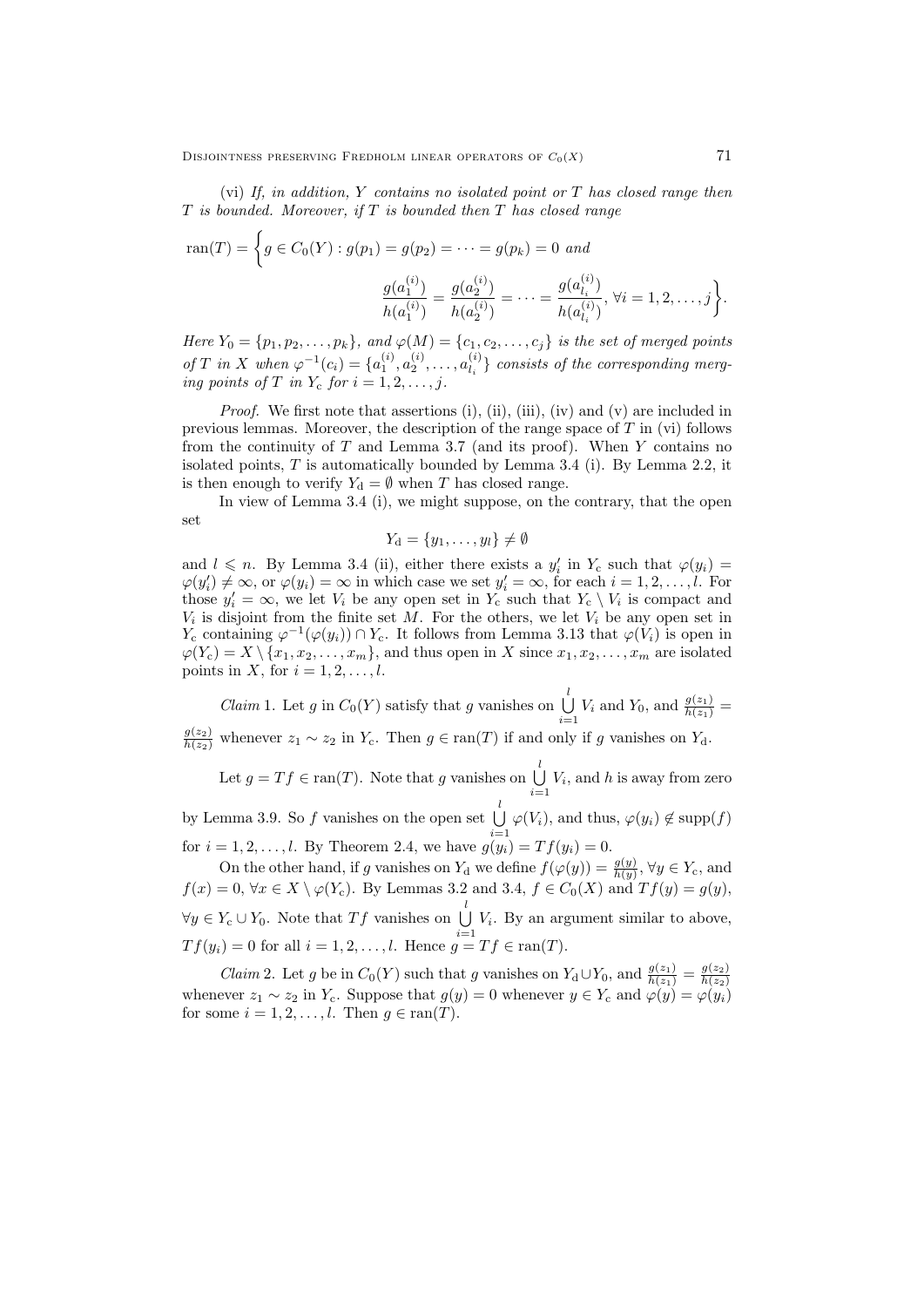For all  $\varepsilon > 0$ , we note that  $U_{\varepsilon} = \{y \in Y_{\infty} : |g(y)| < \varepsilon\}$  is an open subset of  $Y_{\infty}$ . We choose some open sets  $V_i$ , described as in the paragraph just before Claim 1, such that  $V_i \subseteq \hat{U}_{\frac{\epsilon}{2}}$  for  $i = 1, 2, ..., l$ . Let  $0 \leqslant h_{\epsilon} \leqslant 1$  be a continuous function in Y such that  $h_{\varepsilon} \equiv 1$  outside  $U_{\varepsilon}$  and  $h_{\varepsilon}(y) = 0$  for y in  $U_{\frac{\varepsilon}{2}}$ . Let  $g_{\varepsilon} = g \cdot h_{\varepsilon}$ in  $C_0(Y)$ . Then  $g_{\varepsilon}$  vanishes on  $U_{\frac{\varepsilon}{2}}$  and  $Y_0$ . Since the merging index  $m(T)$  is finite, we can even assume that  $\frac{g_{\varepsilon}(z_1)}{h(z_1)} = \frac{g_{\varepsilon}(z_2)}{h(z_2)}$  $\frac{g_{\varepsilon}(z_2)}{h(z_2)}$ , whenever  $z_1 \sim z_2$  in  $Y_c$ , if  $\varepsilon$  is small enough. By Claim 1, we have  $g_{\varepsilon} \in \text{ran}(T)$ . Clearly,  $\|g_{\varepsilon} - g\| \leq 2\varepsilon$ . Since  $\text{ran}(T)$ is closed, we have  $g \in \text{ran}(T)$ .

*Claim* 3. Let f be in  $C_0(X)$  such that  $Tf(y'_i) = 0$  for all  $i = 1, 2, ..., l$ . Then  $T f(y_i) = 0$  for all  $i = 1, 2, ..., l$ .

Note that the assumption Tf vanishes at  $y'_i$  implies that  $Tf(y) = h(y)f(\varphi(y))$ also vanishes at all other y in  $Y_c$  with  $\varphi(y) = \varphi(y_i) = \varphi(y_i)$  for  $i = 1, 2, ..., l$ . Define a scalar-valued function g on Y by  $g(y) = Tf(y)$  for  $y \neq y_1, y_2, \ldots, y_l$ , and  $g(y) = 0$  for  $y = y_1, y_2, \dots, y_l$ . Note that  $y_1, y_2, \dots, y_l$  are isolated points (Lemma 3.4 (i)). So  $g \in C_0(Y)$ . By Claim 2, we have  $g \in \text{ran}(T)$ , and  $\sum_{i=1}^l$  $\sum_{i=1} \lambda_i \chi_{\{y_i\}} =$ 

 $Tf - g \in \text{ran}(T)$  for some scalars  $\lambda_i$ . But  $\sum_{i=1}^{l}$  $\sum_{i=1} \lambda_i \chi_{\{y_i\}} \notin \text{ran}(T)$  unless all  $\lambda_i$ 's are zero by Remark 3.3. Therefore,  $Tf(y_i) = 0$  for all  $i = 1, 2, ..., l$ .

We now define linear operators  $S_1, S_2 : C_0(X) \to \mathbb{F}^l$  by

$$
S_1(f) = \begin{pmatrix} Tf(y_1) \\ \vdots \\ Tf(y_l) \end{pmatrix} \text{ and } S_2(f) = \begin{pmatrix} Tf(y_1') \\ \vdots \\ Tf(y_l') \end{pmatrix},
$$

where  $\mathbb F$  is the underlying scalar field. Let  $A: \mathbb F^l \to \mathbb F^l$  be a linear operator satisfying that  $T$  f(y)

$$
A\begin{pmatrix} Tf(y_1') \\ \vdots \\ Tf(y_l') \end{pmatrix} = \begin{pmatrix} Tf(y_1) \\ \vdots \\ Tf(y_l) \end{pmatrix}.
$$

Since  $\bigcap \text{ker}(\delta_{y'_i} \circ T) \subseteq \bigcap \text{ker}(\delta_{y_i} \circ T)$  by Claim 3, such a linear operator A exists. Moreover, A can be represented as an  $l \times l$  matrix  $(a_{ij})_{l \times l}$ , and  $S_1 = AS_2$ . As a result,  $\delta_{y_i} \circ T = \sum a_{ij} \cdot \delta_{y'_j} \circ T$  for all  $i = 1, 2, ..., l$ . Note that  $y'_j \in Y_c \cup \{\infty\}$  for all  $j = 1, 2, \ldots, l$ . Thus,  $\delta_{y_i} \circ T$  is continuous, but  $y_i \in Y_d$  for  $i = 1, 2, \ldots, l$ . This contradiction says that  $Y_d = \emptyset$ .

As a consequence of Proposition 2.7 and Theorem 3.14, we have

COROLLARY 3.15. Let  $T$  be a disjointness preserving Fredholm linear operator from  $C_0(X)$  into  $C_0(Y)$ . Then T is bounded if and only if T has closed range.

REMARK 3.16. One can find an example of an unbounded disjointness preserving linear operator in [19]. Consequently, there is an unbounded disjointness preserving linear functional  $\rho$  on some  $C_0(X)$  (Lemma 2.2). Let  $Y = X \cup \{y\}$  be a disjoint union. Define  $T: C_0(X) \to C_0(Y)$  by setting  $Tf_{|X} = f$  and  $Tf(y) = \varrho(f)$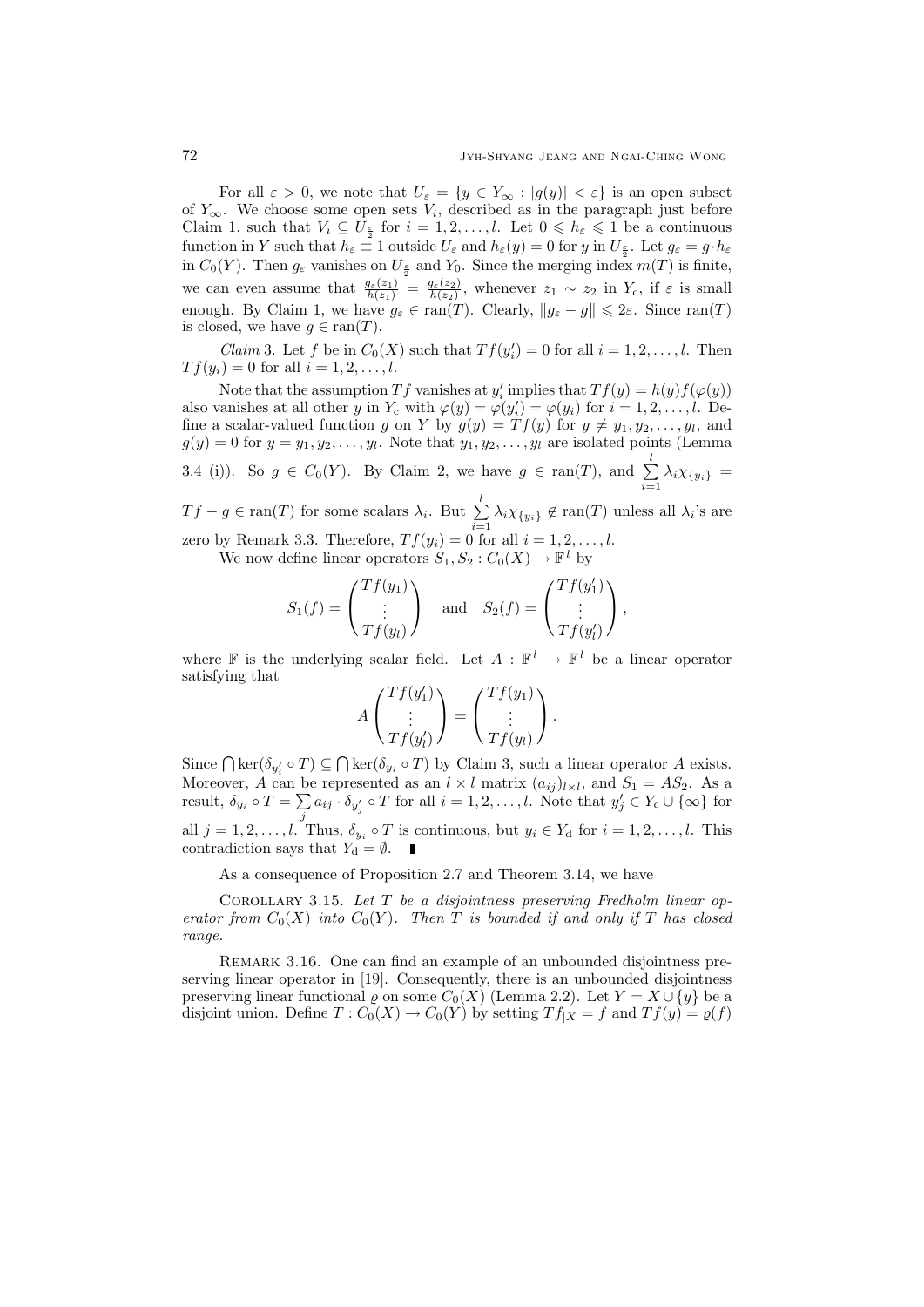for each f in  $C_0(X)$ . Then, T is an injective disjointness preserving linear map of corank 1. But,  $T$  is unbounded. It is easy to see that  $T$  does not have closed range. For example, let  $f_n$  be a null sequence in  $C_0(X)$  such that  $\rho(f_n)$  approaches 1. The Cauchy sequence  $\{Tf_n\}$  does not converge in ran(T). Note also that Y contains an isolated point in this case (cf. Lemma 3.4).

In [3], Araujo showed that an injective disjointness preserving linear operator on a class of continuous vector-valued function spaces is bounded if it has closed range. Compare this with the following result.

COROLLARY 3.17. Let  $T$  be a disjointness preserving linear operator from  $C_0(X)$  into  $C_0(Y)$  with finite corank. Then T is bounded if and only if T has closed range and the kernel of T is a closed ideal of  $C_0(X)$ . In this case, the conclusions in Theorem 3.14, except for possibly (ii) and (iii), are valid for T. Instead, we have  $\varphi(Y_c)$  is closed in X and ker  $T = \{f \in C_0(X) : f \text{ vanishes on } \varphi(Y_c)\}.$ 

Proof. By Lemma 2.1, we can assume that the underlying field is the complex scalars. The necessity follows from Theorem 2.4 and Proposition 2.7. For the sufficiency, we note that if  $\ker T$  is a closed ideal then it must be in the form of  ${f \in C_0(X) : f \text{ vanishes on } X}$  for some closed subset X of X. Consequently, the quotient algebra of  $C_0(X)$  by ker T is isomorphic to  $C_0(X)$ . The induced injective linear operator  $\widetilde{T}$  from  $C_0(\widetilde{X})$  into  $C_0(Y)$  also has closed range and finite corank. We shall show that  $\widetilde{T}$  is disjointness preserving. To this end we note that if  $\widetilde{f}$  and  $\tilde{g}$  are non-negative functions in  $C_0(\tilde{X})$  with  $\tilde{f} \cdot \tilde{g} = 0$ , we can extend them to f and g in  $C_0(X)$  with  $f \cdot g = 0$ , too. In fact, we can set  $h = f - \tilde{g}$  and extend it to an h in  $C_0(X)$  by Tietze's Extension Theorem. Then the desired disjoint extensions are  $f = \max\{h, 0\}$  and  $g = \max\{-h, 0\}$ , respectively. Consequently,  $T\tilde{f}\cdot T\tilde{g} = Tf\cdot Tg = 0$  for all non-negative  $\tilde{f}, \tilde{g}$  in  $C_0(X)$  with  $\tilde{f}\cdot \tilde{g} = 0$ . By writing each function in  $C_0(\tilde{X})$  as a linear sum of at most four non-negative functions, we can conclude that  $\tilde{T}$  is disjointness preserving (cf. the proof of Lemma 2.1). The other assertions follows from Theorem 3.14. In particular,  $\widetilde{X} = \varphi(Y_c)$  in this case.

# 4. AN APPLICATION

The results of this paper are important tools in the study of shift operators ([7], [21]). Besides, we provide a supplement to the following interesting Gleason-Kahane-Zelazko type result of Chang-Pao Chen ([6]; see also Jarosz [18]) as an application. Recall that a subspace A of  $C_0(Y)$  is said to be an  $Z_n$ -subspace if every  $g$  in  $A$  has at least  $n$  distinct zeroes in  $Y$ . If every (closed)  $n$ -codimensional  $Z_n$ -subspace of  $C_0(Y)$  is of the form  $\bigcap {\text{ker } \delta_{y_i} : i = 1, 2, ..., n}$  for *n* distinct points  $y_1, y_2, \ldots, y_n$  in Y then  $C_0(Y)$  is said to have the (closed)  $I_n$ -property. If Y is compact then the classical Gleason-Kahane-Zelazko Theorem ([12], [22]) states that  $C(Y)$  has  $I_1$ -property.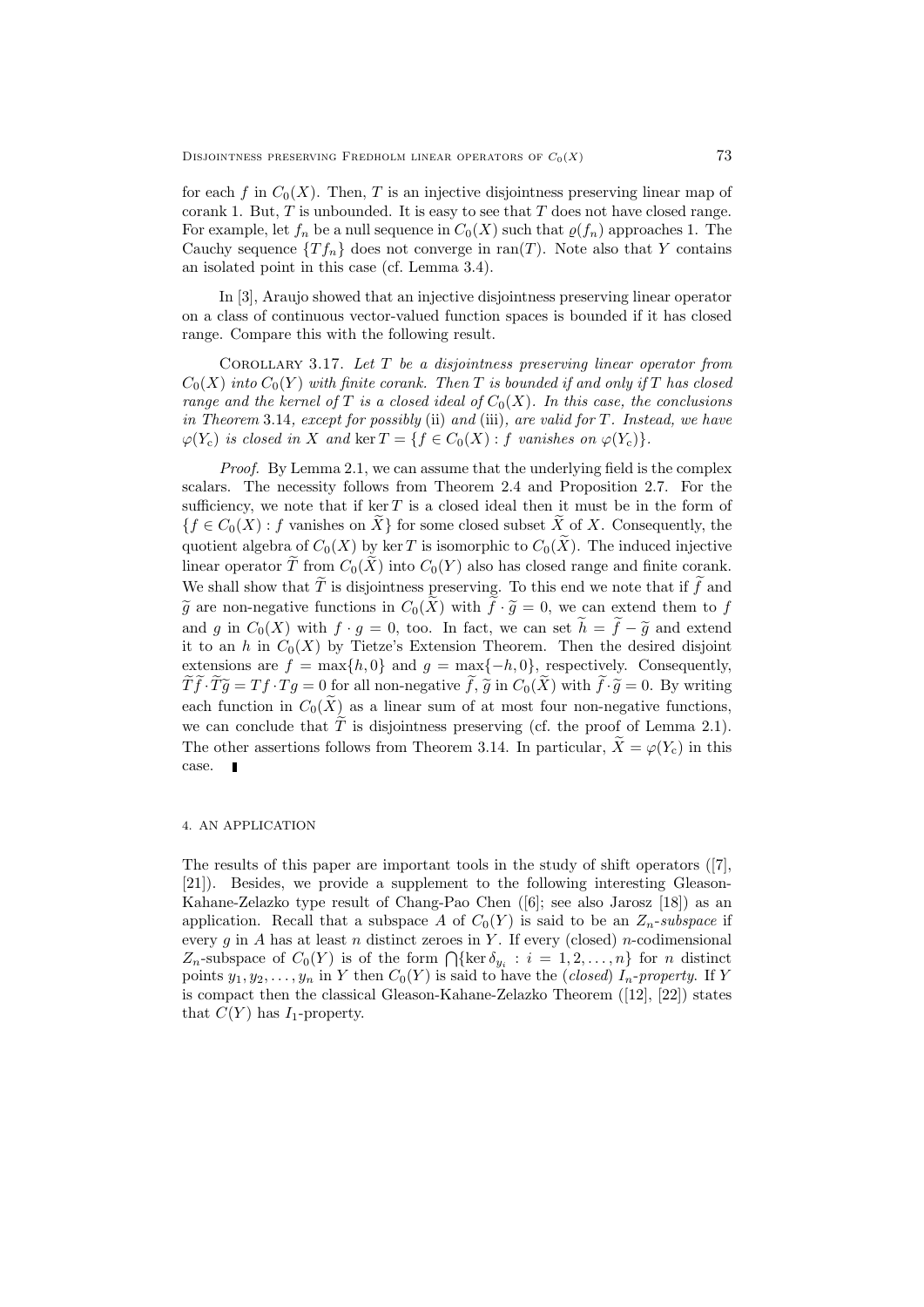THEOREM 4.1. ([6], Corollary 4.4) Let Y be a locally compact Hausdorff space and let n be a positive integer greater than 1. Then every closed  $Z_n$ -subspace of  $C_0(Y)$  is the intersection of n maximal ideals of  $C_0(Y)$  if and only if Y is  $\sigma$ -compact and every point in Y is a  $G_{\delta}$  set.

The  $\sigma$ -compactness and  $G_{\delta}$  conditions on Y ensure that for every point y in  $Y_{\infty}$  there is an f in  $C_0(Y)$  vanishing exactly at y (and  $\infty$ ). As a consequence of this fact and Theorem 3.14 (without assuming Theorem 4.1, though), we have

COROLLARY 4.2. Let A be an n-codimensional subspace of  $C_0(Y)$ , which is the range of a bounded disjointness preserving linear operator  $T$ . If  $A$  is an ideal then A is a closed  $Z_n$ -subspace. In this case, A is the intersection of n maximal ideals of  $C_0(Y)$ . The converse holds if Y is  $\sigma$ -compact and every point in Y is a  $G_{\delta}$  set.

*Proof.* In view of the proof of Corollary 3.17, we may assume that  $T$  is injective. By Theorem 3.14 (vi), we see that  $A = \text{ran}(T)$  is a closed  $Z_n$ -subspace of  $C_0(Y)$  if ran(T) is an ideal of  $C_0(Y)$ . In fact, ran(T) is the intersection of n maximal ideals of  $C_0(Y)$  in this case. Conversely, suppose that ran(T) is an  $Z_n$ subspace of  $C_0(Y)$ . We let g be a continuous scalar function on Y vanishing exactly at  $p_1, p_2, \ldots, p_k$  and  $\infty$ . In particular, g does not vanish in a neighborhood of each  $a_j^{(i)}$  in the notation of Theorem 3.14 (vi). Note that there exists an everywhere positive continuous function f in  $C_0(Y)$ . For each  $a_j^{(i)}$ , one by one, let  $f_j^{(i)}$  be a non-negative continuous function on Y such that  $f_j^{(i)}(a_j^{(i)}) = \frac{1}{2}$  $h(a_j^{(i)})$  $\frac{h(a_j^{(i)})}{g(a_j^{(i)})}$  and  $f_j^{(i)}$ vanishes outside a neighborhood of  $a_j^{(i)}$ , which does not contain any of  $p_1, \ldots, p_k$  or other  $a_{i'}^{(i')}$  $j'$ . Replace g by  $g \cdot \left(f_j^{(i)} + \frac{1}{2}\right)$  $h(a_j^{(i)})$  $g(a_j^{(i)})$ f  $f(a_j^{(i)})$ ), recursively. Then  $g(p_1) = \cdots =$  $g(p_k) = 0$  and  $\frac{g(a_j^{(i)})}{h(a_j^{(i)})}$  $\frac{g(a_j^{(i)})}{h(a_j^{(i)})} = 1$ . In this way, we can redefine g locally at each  $a_j^{(i)}$  such that g satisfies the remaining  $n - k$  linear equations stated in Theorem 3.14 (vi) without introducing additional zeroes to  $g$ . Then  $g$  is in the range of  $T$  having exactly k zeroes. This implies that  $n = k$  and thus ran(T) is an ideal.

Acknowledgements. Partially supported by Taiwan National Science Council: NSC 86-2115-M110-002, 37128F.

#### REFERENCES

- 1. Y.A. Abramovich, Multiplicative representations of disjointness preserving operators, Indag. Math. 45(1983), 265–279.
- 2. Y.A. Abramovich, C.D. Aliprantis, I.A. Polyrakis, Some remarks on surjective and bounded below operators, Atti Sem. Mat. Fis. Univ. Modena 44(1996), 455–464.
- 3. J. Araujo, Separating maps and linear isometries between some spaces of continuous functions, J. Math. Anal. Appl. 226(1998), 23–39.